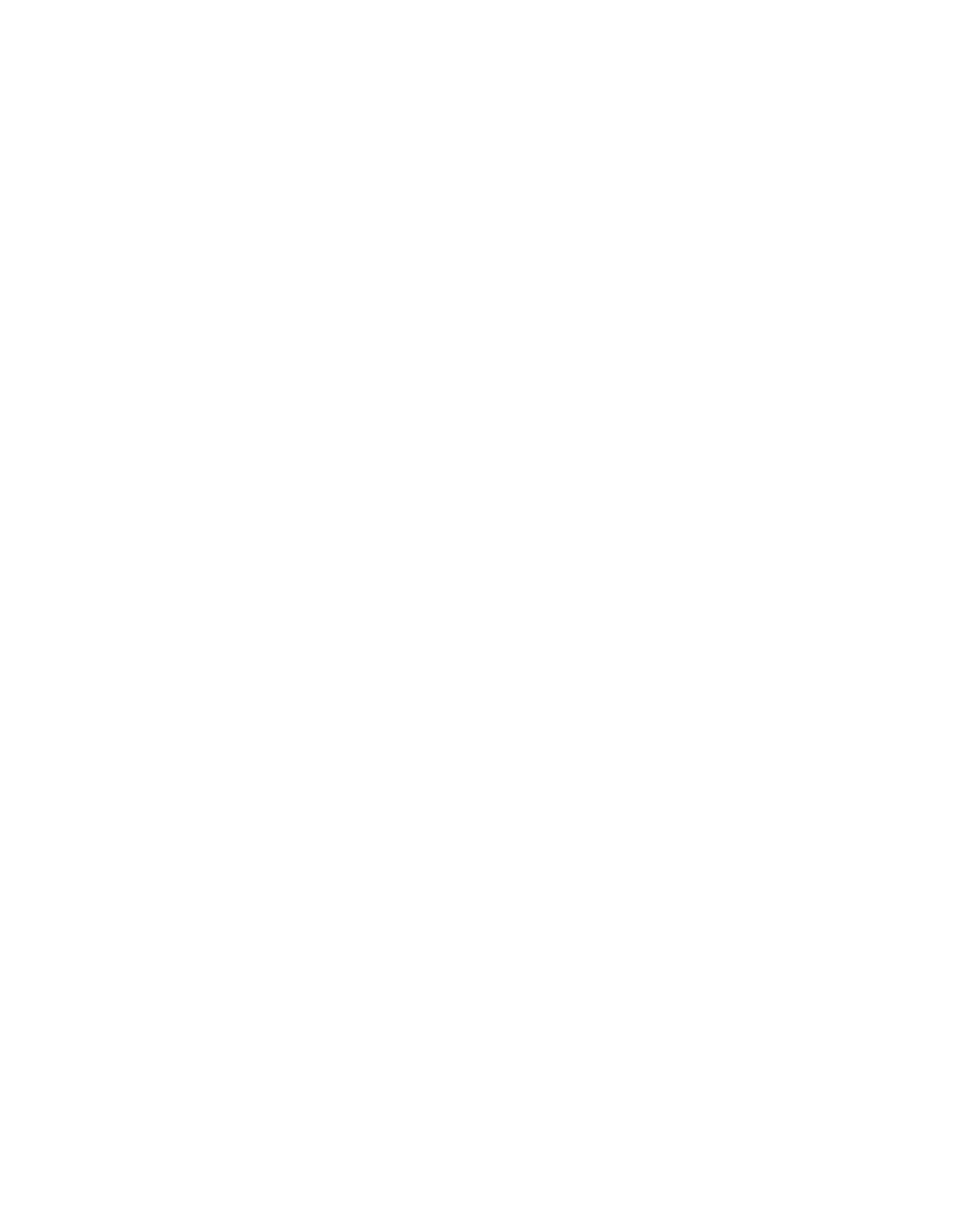

# **7.0 ALTERNATIVES TO THE PROPOSED PROJECT**

In accordance with CEQA Guidelines Section 15126.6, this section describes a range of reasonable alternatives to the project, or to the location of the project. The analysis focuses on alternatives capable of avoiding or substantially lessening the project's significant environmental effects, even if the alternative would impede, to some degree, the attainment of the proposed project objectives, or would be more costly. The range of required alternatives is governed by the "rule of reason" that requires the analysis to set forth only those alternatives necessary to permit a reasoned choice. The alternatives are limited to ones that would avoid or substantially lessen any of the project's significant effects. Of those alternatives, only the ones that the lead agency has determined could feasibly attain most of the basic project objectives are examined in detail.

The range of feasible alternatives shall be selected and discussed in a manner to foster meaningful public participation and informed decision making. The range of potential alternatives to the proposed project shall also include those that could feasibly accomplish most of the basic objectives of the project and could avoid or substantially lessen one or more of the significant effects. Among the factors that may be taken into account when addressing the feasibility of alternatives are site suitability, economic viability, availability of infrastructure, General Plan consistency, other plans or regulatory limitations, jurisdictional boundaries, and whether the proponent can reasonably acquire, control, or otherwise have access to the alternative site (or the site is already owned by the proponent). Only locations that would avoid or substantially lessen any of the project's significant effects need be considered for inclusion. An alternative whose effect cannot be reasonably ascertained and whose implementation is remote and speculative need not be considered.

#### **PROJECT OBJECTIVES**

The following are the project's goals and objectives, which were developed by the project Applicant team, in consultation with community feedback, and the City of Lake Forest.

- To implement the General Plan land use designations established for the property by the Opportunities Study Area (OSA) project, consisting of a variety of housing types including single-family detached, multi-family, and affordable units, distributed across approximately 146 acres of net development area, including approximately 57 affordable units in a mixeduse site.
- To develop in accordance with the provisions of the Portola Center Development Agreement to ensure the orderly and economically viable build out of the project site.
- To create a balanced and integrated community by providing linkages to other segments of the City through trail systems, public amenities, and carefully planned residential neighborhoods.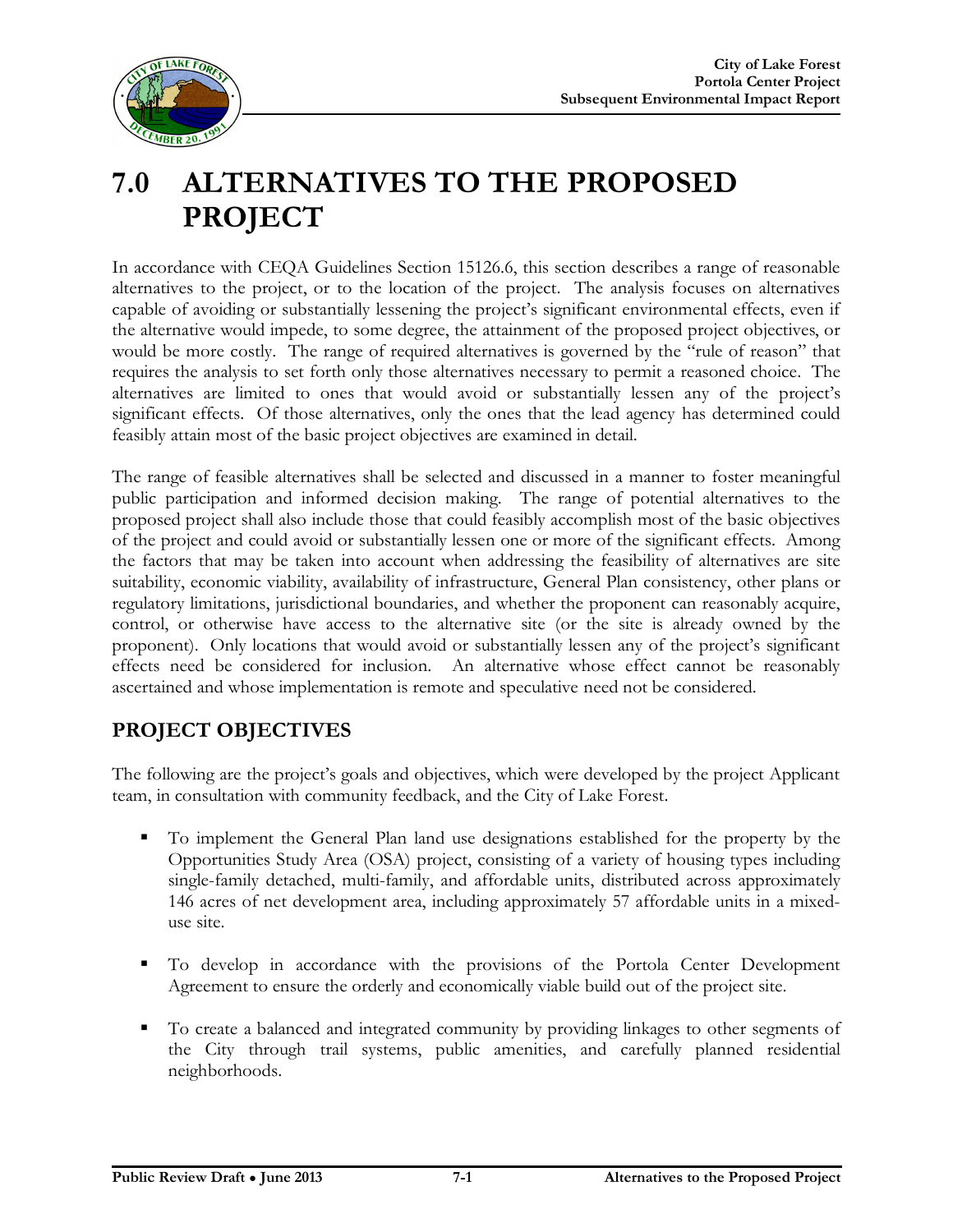

- To implement the funding provisions set forth in the Portola Center Development Agreement which ensure that fees are paid as development proceeds to fund public facilities which provide community- and City-wide benefits.
- To benefit the entire community by providing adequate public open space (public parks and trail connections to existing regional trails), including the dedication of minimum 5-acre Neighborhood Park to the City.
- **Ensure adequate internal circulation through street designs consistent with City standards.**

Per CEQA Guidelines, only those impacts found significant and unavoidable are relevant in making the final determination of whether an alternative is environmentally superior or inferior to the proposed project. As discussed throughout Section 5.0, *Environmental Analysis*, of this SEIR, environmental issue areas related to aesthetics, cultural resources, geology and soils, hydrology and water quality, land use and relevant planning, noise, traffic and circulation would result in less than significant impacts after implementation of recommended mitigation, if applicable. However, the City determined that new information exists that the proposed project would result in significant and unavoidable affects involving air quality and greenhouse gas (GHG) emissions not discussed in the OSA PEIR. These significant and unavoidable impacts are further detailed below.

#### **AIR QUALITY**

- Regional Construction Related Emissions Activities related to construction of the project would exceed the SCAQMD daily emission thresholds for regional ROG and  $NO<sub>x</sub>$  after implementation of all feasible mitigation measures. Therefore, the construction of the project would have a significant and unavoidable impact on regional air quality. Construction emissions would not exceed the SCAQMD significance threshold for CO,  $\text{SO}_{\text{X}}$ , PM<sub>10</sub>, and PM<sub>2.5</sub>.
- Localized Construction Related Emission Construction-related emissions would exceed the SCAQMD localized significance thresholds for  $NO<sub>x</sub>$  and  $PM<sub>10</sub>$  after implementation of all feasible mitigation measures. Therefore, construction would have a significant and unavoidable impact on localized significance air quality.
- Regional Operational Emissions During project operations, the project would result in an exceedance of regional emissions thresholds from the operation of both stationary and mobile sources. OSA PEIR Mitigation Measures GCC2 through GCC8 and additional Mitigation Measure GHG-1 would reduce the potential air quality impacts to the degree technically feasible; however, ROG and  $NO<sub>x</sub>$  emissions would remain above SCAQMD significance thresholds. Therefore, operation of the proposed project would have a significant and unavoidable impact on regional air quality.
- Cumulative Emissions As stated above, construction and operational activities would create a significant and unavoidable impact due to exceedances of SCAQMD thresholds for  $ROG$  and  $NO<sub>x</sub>$ . Implementation of recommended OSA PEIR Mitigation Measures 3.3-1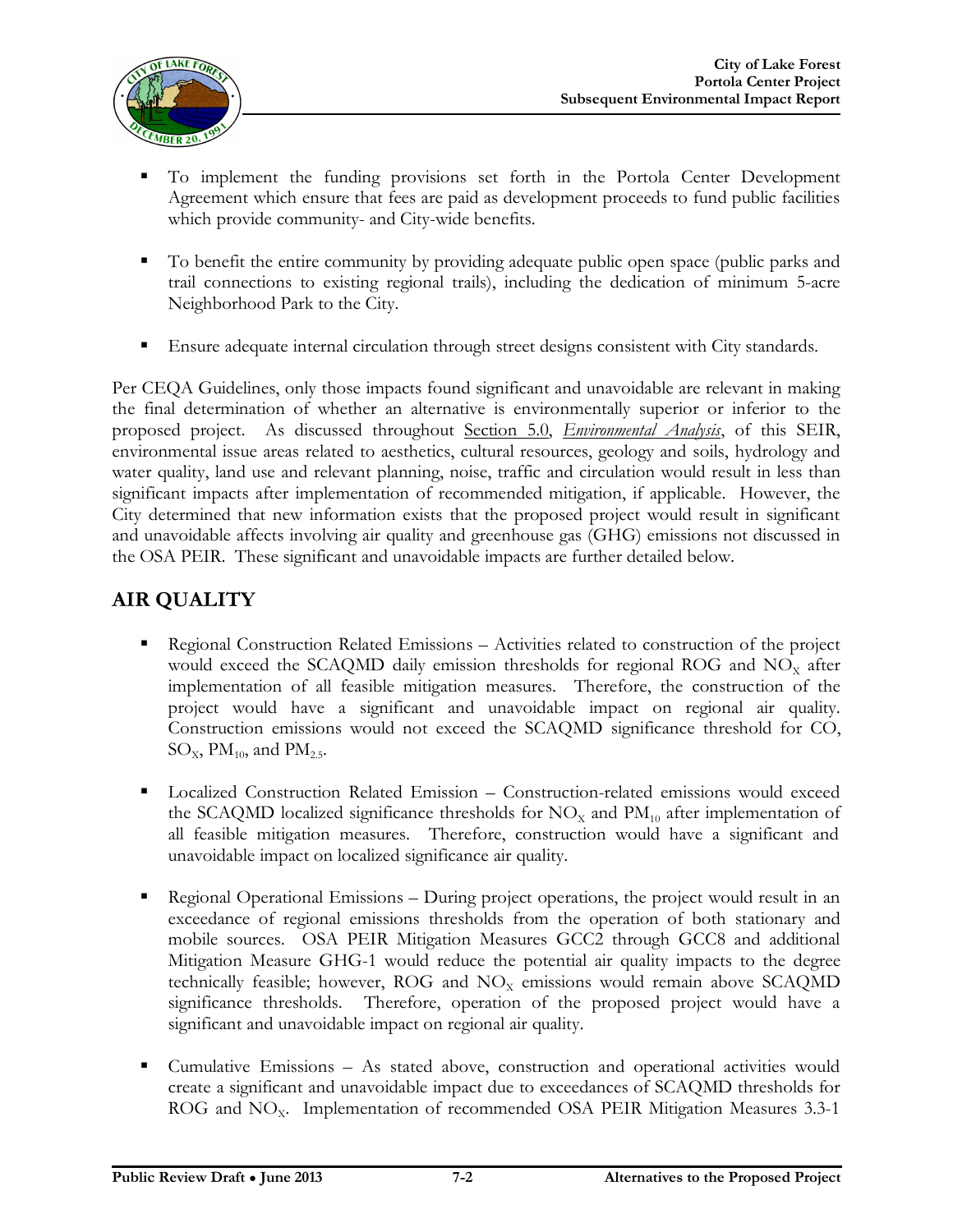

through 3.3-7, GCC2 through GCC8, and additional Mitigation Measures AQ-1 and GHG-1 would reduce impacts; however, a significant and unavoidable impact would remain.

#### **GREENHOUSE GAS EMISSIONS**

- GHG Emissions Implementation of OSA PEIR Mitigation Measures GCC2 through GCC8, and Mitigation Measure GHG-1would reduce project-related GHG emissions to 5.9  $MTCO<sub>2</sub>$  per capita per year, which would still exceed the 4.8 MTCO $_{2}$ eq per capita per year project level GHG threshold.
- Cumulative GHG Emissions As stated above, project-related GHG emissions would be significant and unavoidable despite the implementation of applicable OSA PEIR Mitigation Measures GCC2 through GCC8, and Mitigation Measure GHG-1. Therefore, the project's cumulative GHG emissions would be considered significant and unavoidable.

The proposed project evaluated in this SEIR is one of the alternatives that was considered and approved as a part of the OSA PEIR process (OSA PEIR and Recirculated OSA PEIR). As described below, seven alternatives were considered in the OSA PEIR process, and Alternative 7 was implemented for the Portola Center project site (Site 2), which resulted in a reduction of dwelling units from 1,132 to 930 and a reduction in commercial uses from 178,720 square feet to 40,000 square feet, as compared to the original project proposed. This SEIR describes the alternatives considered in the OSA PEIR and other alternatives that were rejected as infeasible, and the potential environmental impacts associated with the following alternatives are compared to impacts from the proposed project:

- No Project/No Build Alternative;
- Reduced Density Alternative; and
- Reduced Grading/Reduced Intensity Alternative.

Throughout the following analysis, the alternatives' impacts are analyzed for air quality and GHG emissions, as examined in Section 5.6 and Section 5.7 of this SEIR, respectively. In this manner, each alternative can be compared to the proposed project on an issue-by-issue basis. The end of this section provides an overview of the alternatives analyzed and a comparison of each alternative's impact in relation to the proposed project. This section also identifies alternatives that were considered by the lead agency but were rejected as infeasible during the scoping process. Per CEQA Guidelines Section 15126.6, among the factors used to eliminate alternatives from detailed consideration are: failure to meet most of the basic project objectives; infeasibility; or inability to avoid significant environmental impacts. Section 7.4, *Environmentally Superior Alternative*, references the "environmentally superior" alternative, as required by the CEQA Guidelines.

## **7.1 ALTERNATIVES CONSIDERED BUT REJECTED FROM FURTHER ANALYSIS**

The following is a discussion of the land use alternatives considered during the scoping and planning process and the reasons why they were not selected for detailed analysis in this SEIR. Per CEQA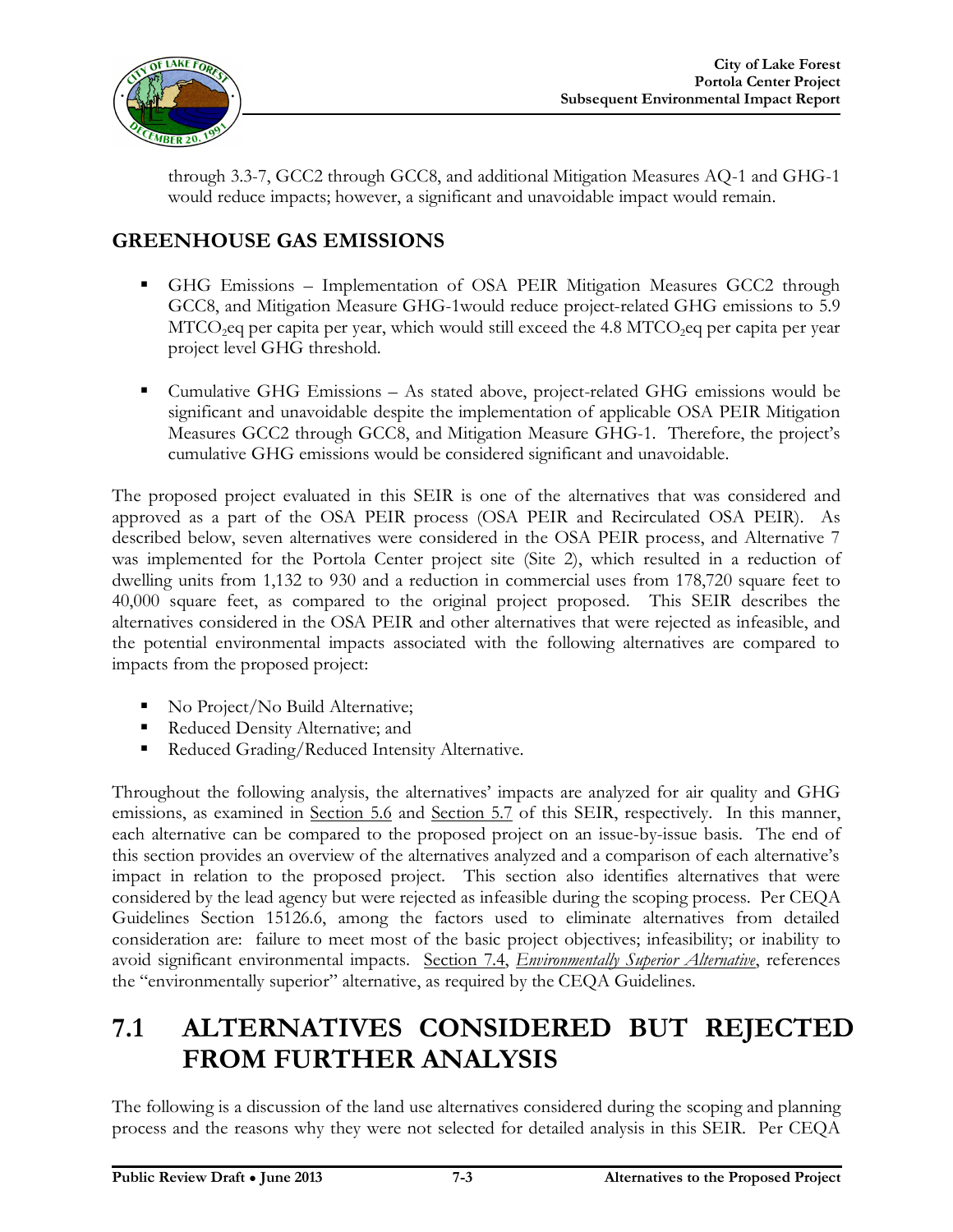

Guidelines Section 15126.6(c), among the factors that may be used to eliminate alternatives from detailed consideration in an EIR are: (i) failure to meet most of the basic project objectives, (ii) infeasibility, or (iii) inability to avoid significant environmental impacts.

## **7.1.1 OSA PEIR ALTERNATIVES**

The project site is part of the larger OSA and is one of the City's seven remaining vacant properties. The Lake Forest Opportunities Study (Opportunities Study) involved a systematic analysis of the project site and an additional six properties (838 acres), in order to amend their General Plan (and Zoning) designations from industrial and commercial uses to residential and commercial uses. The overall purpose of the Opportunities Study was to examine the impacts and benefits of changes to the allowed land uses in the OSA. A phased approach to completion of the Opportunities Study was conducted, which included consideration of conceptual plans from the OSA landowners (i.e., Landowner Concept Plan) involving residential and mixed uses. The land use changes proposed by the landowners were evaluated from planning, traffic, and fiscal perspectives and compared against the industrial and commercial land uses currently allowed under the General Plan. Ultimately, a "Recommended Plan" was developed for further study, which consisted of development on six parcels and approval of a public facilities overlay on a portion of a seventh parcel. Collectively, the systematic analyses that were conducted as part of the OSA and OSA PEIR discussed below encompass the alternative development scenarios for the project site (subject of this SEIR) that were considered by the City of Lake Forest but were rejected as infeasible. The following summarizes the development scenarios that were considered, and presents the findings of the environmental impact analyses that were conducted.

The OSA PEIR was prepared to consider the potential environmental impacts that would result from implementation of the City's proposed land use changes pursuant to the Recommended Plan. The project site, subject of this SEIR, is one of the seven properties analyzed in the OSA PEIR. OSA PEIR Chapter 2.5, *Proposed Project*, details the proposed GPA and ZC of the seven properties involving 838 acres of vacant lands. The GPA and ZC involved development of 5,415 DU on Sites 1 through 6 and a public facilities overlay on Site 7. Approximately 50 acres of neighborhood parks, up to 45 acres of public facilities (sports park and Community Center/Civic Center), and 648,720 square feet of commercial development were proposed. The proposed land uses are summarized in OSA PEIR Table 2-5, *Project Summary*, and illustrated on OSA PEIR Figure 2-4, *Proposed Project Land Use Map*. The project site, subject of this SEIR, is analyzed as Site 2 in the OSA PEIR.

OSA PEIR Chapter 4, *Alternatives to the Proposed Project*, analyzed the following alternatives to the project (i.e., the Recommended Plan) or to the location of the project:

- *Alternative 1*. No Project/Reasonably Foreseeable Development General Plan Alternative This alternative assumed that development would occur on the OSA project sites as set forth in the then current General Plan.
- *Alternative 2*. Development on Sites 1 through 6 and Public Facilities Overlay on Site 1 This alternative assumed that the proposed OSA project development, with the exception that 408 residential units would be removed from Site 1 to allow development of all three community facilities (Civic Center, Community Center, and sports park) on a 45-acre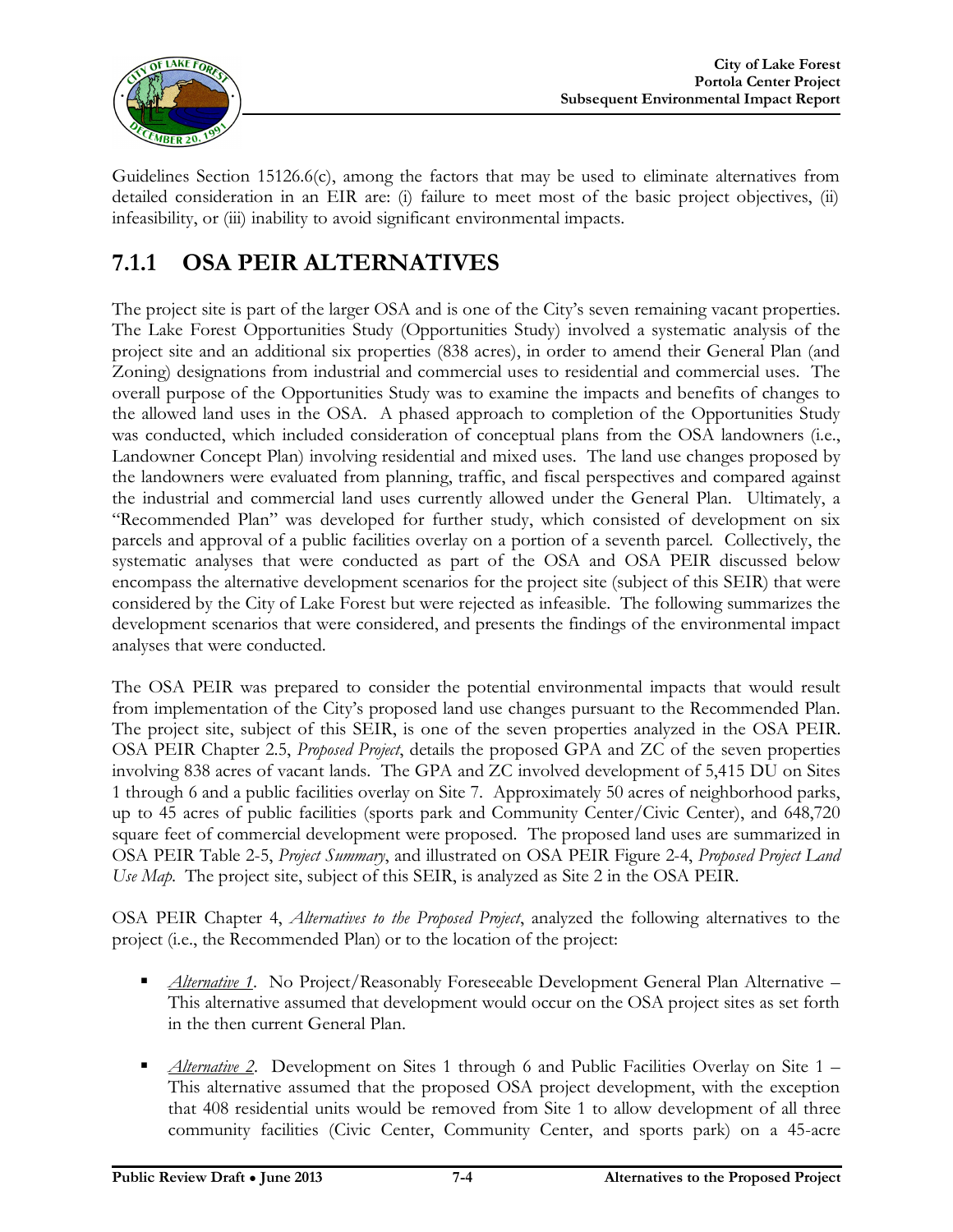

portion in the northwestern portion of Site 1 adjacent to Bake Parkway. The site would have remained developed with 320,000 square feet of commercial development, and a new net development of 2,407 dwelling units consisting of 1,102 medium-density residential units, 805 single-family units, and 500 rental units. New General Plan designations would have remained for the site as under the proposed OSA project.

- *Alternative 3.* Development on Sites 1 through 6 and Public Facilities Overlay on Sites 1, 3, and 4 – This alternative included the proposed OSA project development on Sites 2, 5, and 6. The analysis assumed that the Civic Center and Community Center would be built on Site 3, utilizing 6 acres, while two sports parks would utilize 18 acres from Site 1 and 20 acres from the southern portion of Site 4. Site 1 would have continued to accommodate residential units and commercial uses. Site 3 would have continued to accommodate 833 medium-density dwelling units, eliminating 250 residential units from Site 4 as under the proposed OSA project; 150,000 square feet of commercial would have been developed on Site 4. New General Plan designations would have remained the same as under the proposed OSA project alone.
- *Alternative 4*. Development on Sites 1 through 6 and Public Facilities Overlay on Sites 4 and 9 – This overlay assumed 35 acres from Site 4 and 10 acres from Site 9 for the public facilities; 150,000 square feet of commercial would have been developed on Site 4; the 200,000 square feet of business park uses that could be accommodated without the overlay would have been eliminated on Site 9. The 475 residential units would have removed from Site 4. Zoning for Site 9 would have changed from urban activity (Baker Ranch Planned Community) to Public Facility Overlay. Land use designation for site 9 would have been changed from business park to business park with land use overlay. Development on Sites 1, 2, 3, 5, and 6 would have remained as under the proposed OSA project.
- *Alternative 5*. Landowner Concept Plan This alternative consisted of the conceptual plans submitted by six participating OSA landowners during Phase 2 of the Opportunities Study. Those plans comprised a mixed-use plan for the OSA with 6,617 residential units, 498,720 square feet of commercial uses, and 41.4 acres of neighborhood parks.
- *Alternative 6*. Proposed Project Plus Public Facilities/Land Use Overlay on Site 7 In this alternative, the entire 121-acre site would have hosted all three public facilities on a 45-acre portion, plus 450 low-medium density (single-family detached) dwelling units on 76 acres at a gross density of approximately six units per acre. These units were in addition to the proposed OSA project's maximum of 5,415 residential units. The site would have retained its current General Plan designation of Business Park. All development on Sites 1 through 6 would have continued as under the proposed OSA project.

The following alternatives were also considered infeasible and rejected from further consideration:

- General Plan Amendment and Zone Change for All-Commercial Development;
- General Plan Amendment and Zone Change for All-Residential Development;
- General Plan Amendment and Zone Change for All-Industrial/Business Park Development;
- General Plan Amendment and Zone Change for Industrial-Residential Alternative;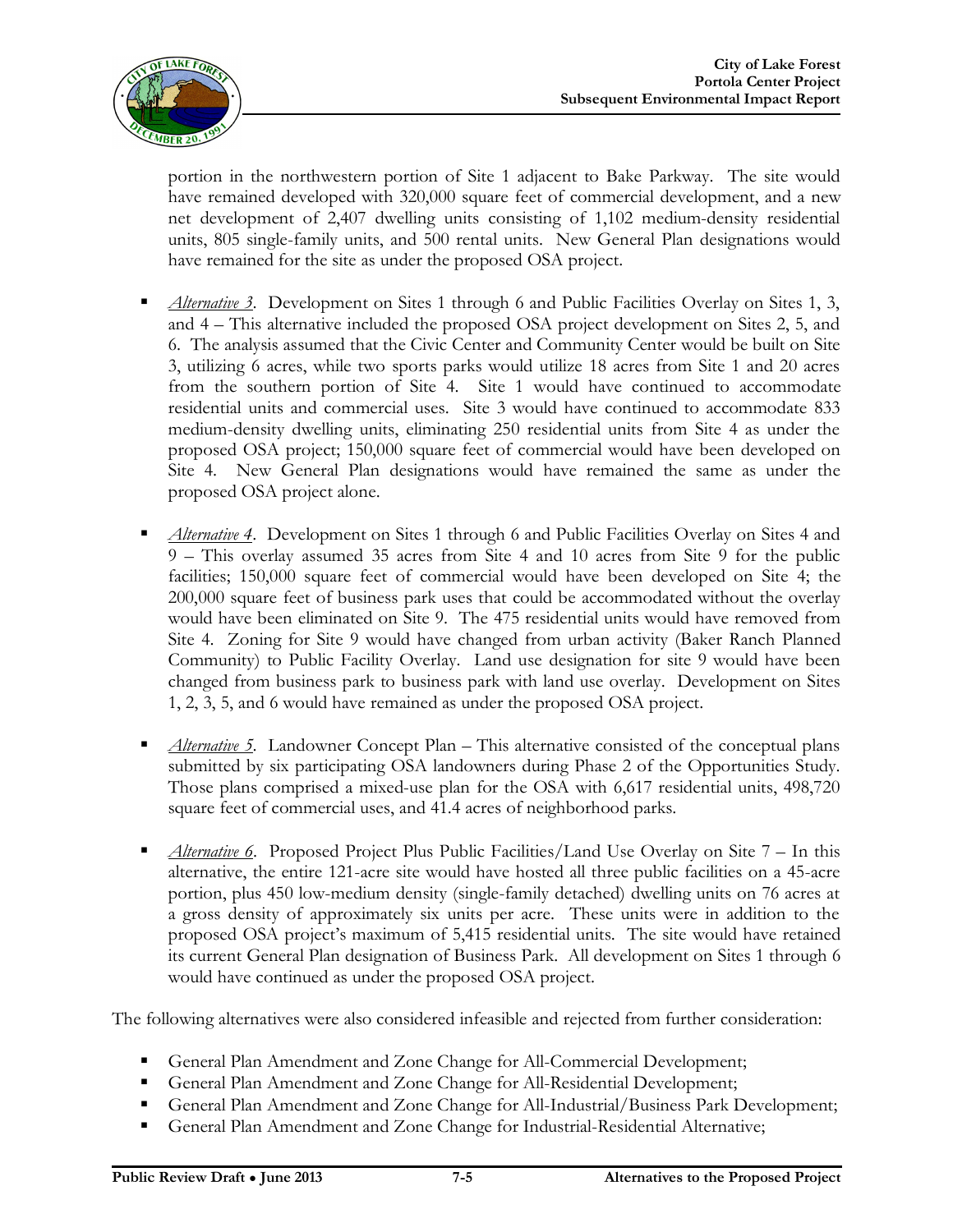

- Reduced Density Alternative; and
- Public Facilities Overlay on Sites 4 and 8.

Subsequent to the OSA PEIR public comment period, the City identified a new alternative for locating the public facilities. This new alternative (Alternative 7), which is a combination of several of the alternatives discussed in the OSA PEIR, is referred to as the "Hybrid Alternative." The new Chapter 7, which was circulated for public review and analysis, describes the Alternative 7 (Hybrid Alternative) and provides additional information on significant changes or new information that occurred subsequent to circulation of the prior Draft OSA PEIR. The land uses proposed under Alternative 7 are summarized in Recirculated OSA PEIR Table 7.4-1.

From among the seven development alternatives analyzed in the OSA PEIR and Recirculated OSA PEIR, the environmentally superior alternative was concluded to be Alternative 7 (Hybrid Alternative), since it would reduce impacts to the greatest extent by reducing project trip generation and overall development. Pursuant to Recirculated OSA PEIR Table 7.4-1, Alternative 7 involves a maximum of 930 dwelling units, 40,000 square feet of commercial uses, and 8 acres of Neighborhood Park on Site 2 (the subject site of this SEIR). The OSA PEIR, which analyzed the environmental impacts associated with implementation of General Plan Amendment 2008-02B and Zone Change 2008-02, was certified in June 2008.

Overall, six alternatives to the Recommended Plan were analyzed in OSA PEIR Chapter 4. These involved development of the proposed project components (i.e., residential, parks/recreational, and mixed-use commercial uses, among others) on the project site and six additional sites. Alternative 7 analyzed in Recirculated OSA PEIR Chapter 7 was identified as environmentally superior and was implemented for the Portola Center project site (Site 2) through the City's approval of the GPA and the Development Agreement. As explained in the OSA PEIR, the General Plan and Zoning designations assigned to and approved for the Portola Center property would allow densities that are compatible with the existing Portola Hills community (see OSA PEIR, Response to Comment 23-1 in the Final EIR). Thus, Alternative 7 for Site 2 is the "project" subject of this SEIR. As they do not focus analysis on a project-level basis, they have been supplemented with two other alternatives considered in Section 7.2, Alternatives Considered for Further Analysis, which include the "Reduced Density" Alternative and "Reduced Grading/Reduced Intensity" Alternative, below. Therefore, the six other alternatives analyzed in the OSA PEIR have been considered but rejected from further consideration.

## **7.1.2 ALTERNATIVE DEVELOPMENT AREAS**

CEQA requires that the discussion of alternatives focus on alternatives to the project or its location that are capable of avoiding or substantially lessening any significant effects of the project. Per CEQA Guidelines Section 15126.6(2)(A), the key question and first step in the analysis is whether any of the significant effects of the project would be avoided or substantially lessened by putting the project in another location. Only locations that would avoid or substantially lessen any of the significant effects of the project need be considered for inclusion in the SEIR. In general, any development of the size and type proposed by the Portola Center project would have substantially the same impacts on air quality and GHG emissions impacts. Without a site specific analysis, impacts on aesthetics, biological resources, cultural resources, geology/soils, hazards and hazardous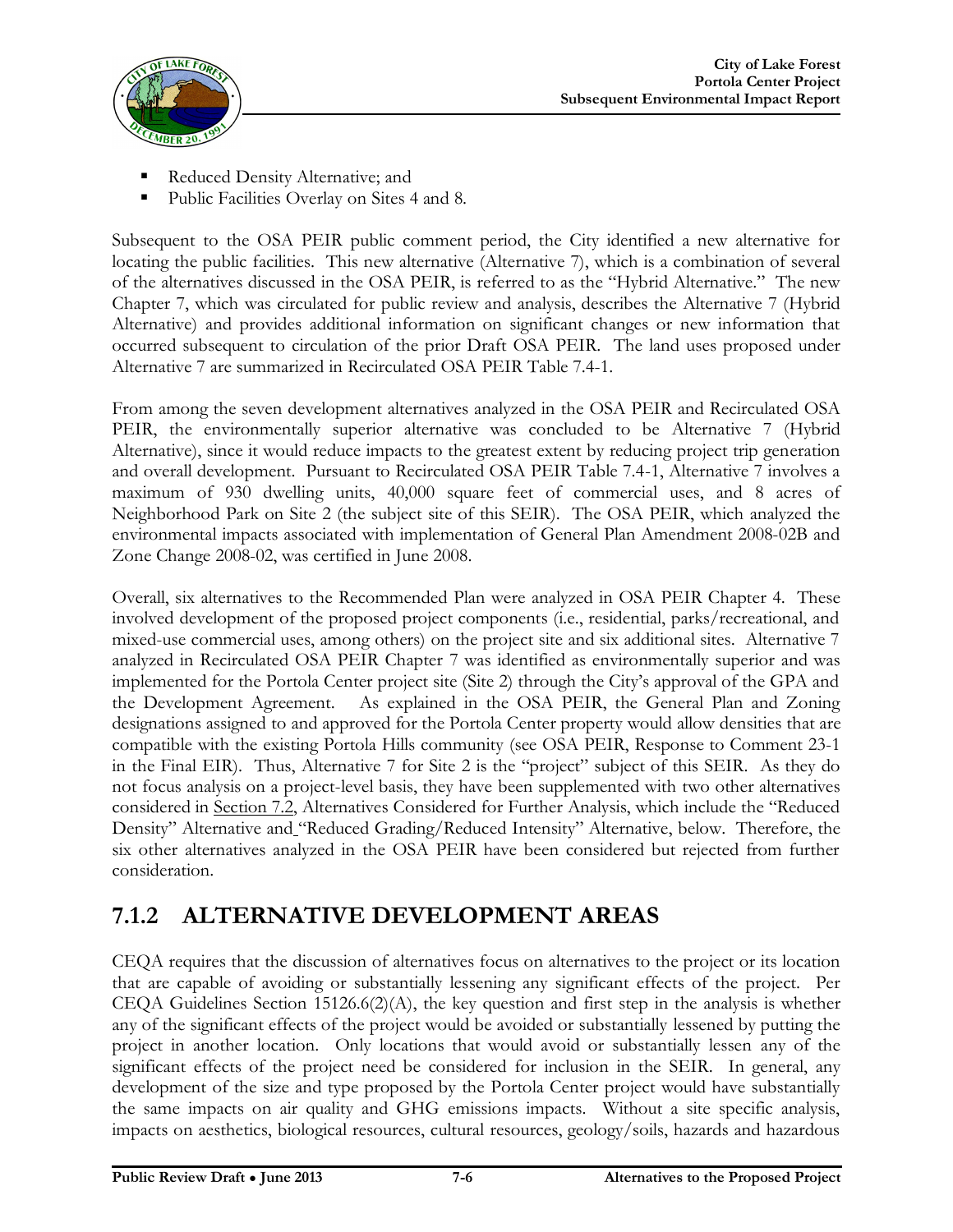

materials, hydrology/water quality, mineral resources, etc., cannot be evaluated. In addition, the Applicant has a vested right to develop the proposed project on the Portola Center project site, and not another location, pursuant to the Portola Center Development Agreement. Consequently, this alternative has been considered and rejected from further analysis.

## **7.1.3 NO DEVELOPMENT/ EXISTING GENERAL PLAN ALTERNATIVE**

Pursuant to CEQA Guidelines Section 15126.6(e)(2), this alternative describes what would reasonably be expected to occur in the foreseeable future if the project were not approved, based on current plans and consistent with available infrastructure and community services. The Applicant has a vested right to develop a minimum of 904 units (not exceeding 930 units) and a total commercial floor area of a minimum of 10,000 square feet (not to exceed 40,000 square feet) pursuant to the Portola Center Development Agreement. The practical result of the disapproval of the proposed project is that the Applicant would utilize the property pursuant to the Portola Center Development Agreement. It is reasonably foreseeable that as land values increase, the Applicant would develop the 195 acres to the maximum extent allowed under the Portola Center Development Agreement. This would result in development of a similar number of residential units and approximately 30,000 additional square feet of commercial use, and a reduction of active and passive open space. While this alternative would meet all of the project objectives, it would not avoid or substantially lessen any of the significant and unavoidable environmental impacts. As a result, this alternative has been rejected from further analysis.

## **7.2 ALTERNATIVES CONSIDERED FOR FURTHER ANALYSIS**

In addition to the alternatives considered in the OSA PEIR, three additional alternatives were selected based on the criteria set forth in the CEQA Guidelines Section 15126.6 and the new information considered in this SEIR. The "No Project/No Build" Alternative, the "Reduced Density" Alternative, and the "Reduced Grading/Reduced Intensity" Alternative were selected to in order to reduce air quality and GHG construction related impacts by reducing the development footprint and the corresponding amount of grading required. These alternatives are analyzed in detail in the following sections.

An EIR must identify an "environmentally superior" alternative and where the No Project Alternative is identified as environmentally superior, the EIR is then required to identify as environmentally superior an alternative from among the others evaluated. Each alternative's environmental impacts are compared to the proposed project and determined to be environmentally superior, neutral, or inferior. However, only those impacts found significant and unavoidable are used in making the final determination of whether an alternative is environmentally superior or inferior to the proposed project. Only the impacts involving air quality and GHG were found to be significant and unavoidable. Section 7.3 identifies the Environmentally Superior Alternative.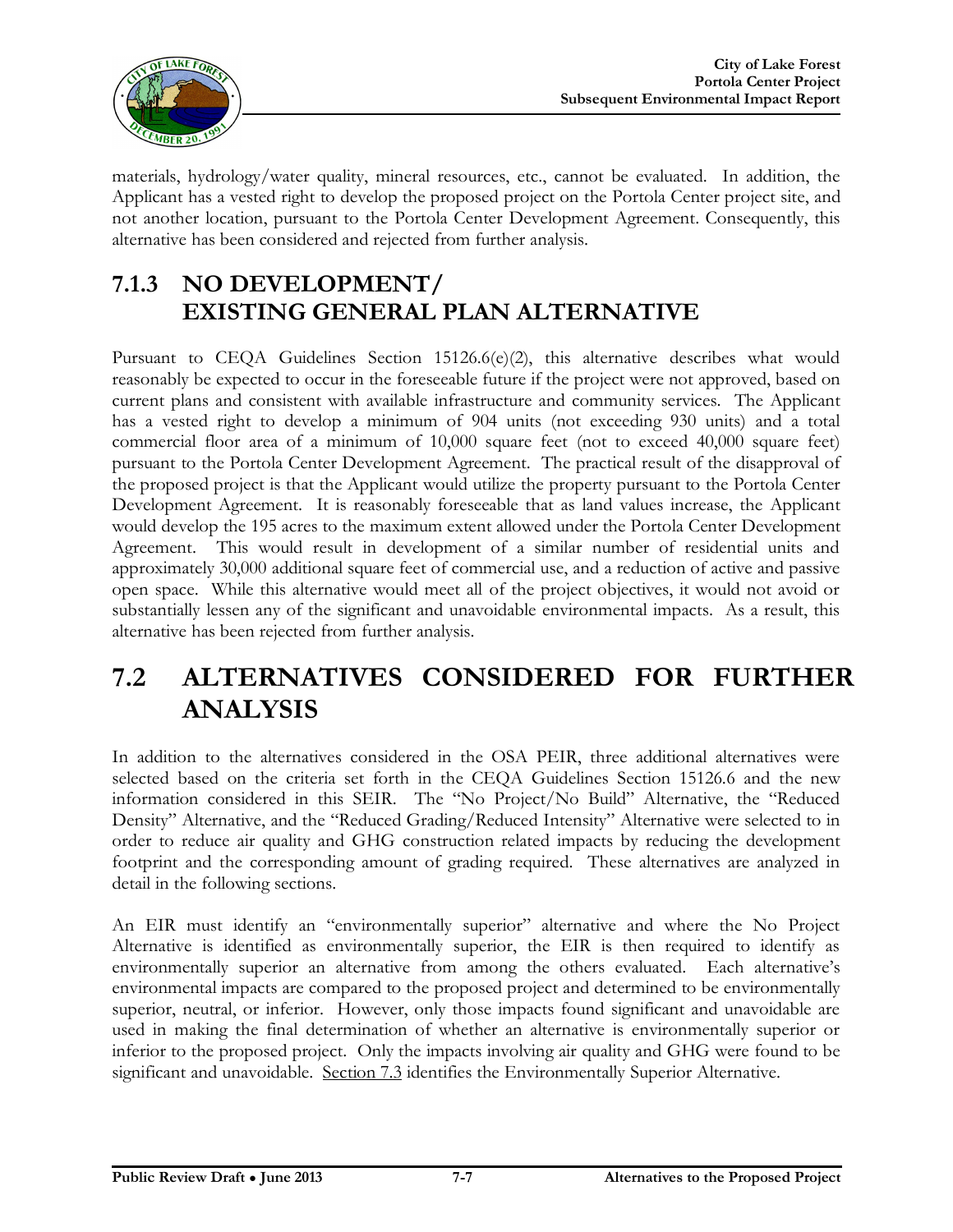

## **7.2.1 "NO PROJECT/NO BUILD" ALTERNATIVE**

#### **DESCRIPTION OF ALTERNATIVE**

This alternative assumes that the existing 195-acre site would remain in the current state, gradedvacant land, and would not be developed for other uses, including the proposed project. None of the buildings or improvements proposed as part of the project would be constructed. A new community of residential neighborhoods and 10,000 square feet of commercial mixed-use development would not be developed. A 5-acre Neighborhood Park and 2.0 lineal miles (1.9 acres) of new hiking and walking trails and trail amenities including rest areas, viewing areas, and par course-style activity nodes would not be constructed. Under this alternative, a new network of public collector roadways and private local streets, and the proposed drainage and water quality improvements would not be constructed. Additionally, the proposed hardscape (i.e., retaining walls, soundwalls, perimeter walls, walkways, and entrance driveways) and landscape improvements would not be installed. New signals along Glenn Ranch Road would not be constructed. The project's proposed grading, which would involve approximately 2,300,000 cubic yards of cut and an equal amount of fill in the Portola South Planning Area and approximately 1,970,000cubic yards of cut and an equal amount of fill in the Portal Northeast and Northwest Planning Areas.

The following discussion evaluates the potential environmental impacts associated with the No Project/No Build Alternative, as compared to impacts from the proposed project.

#### **IMPACT COMPARISON TO THE PROPOSED PROJECT**

#### **Air Quality**

Short-term air quality impacts from demolition, grading, and construction activities would not occur with the No Project/No Build Alternative. The project's construction-related emissions would exceed South Coast Air Quality Management District (SCAQMD) thresholds. Therefore, the significant and unavoidable short-term air quality impacts for ROG,  $NO<sub>x</sub>$ , and  $PM<sub>10</sub>$  that would occur with the proposed project would be avoided with this alternative.

Long-term air quality impacts from mobile and area source pollutant emissions would not occur with the No Project/No Build Alternative. The project's long-term combined mobile and area source pollutant emissions and cumulative emissions would exceed SCAQMD thresholds for ROG and  $NO<sub>x</sub>$ . Therefore, the significant and unavoidable long-term and cumulative air quality impacts for ROG and  $NO<sub>x</sub>$  that would occur with the proposed project would be avoided with this alternative.

#### **Greenhouse Gas Emissions**

GHG emissions from construction and operational activities would not occur with the No Project/No Build Alternative. The project's GHG emission impacts and cumulative impacts would exceed the 4.8 MTCO<sub>2</sub>eq per capita per year project level GHG threshold, while no impacts would occur with this alternative. Therefore, the significant and unavoidable GHG emissions and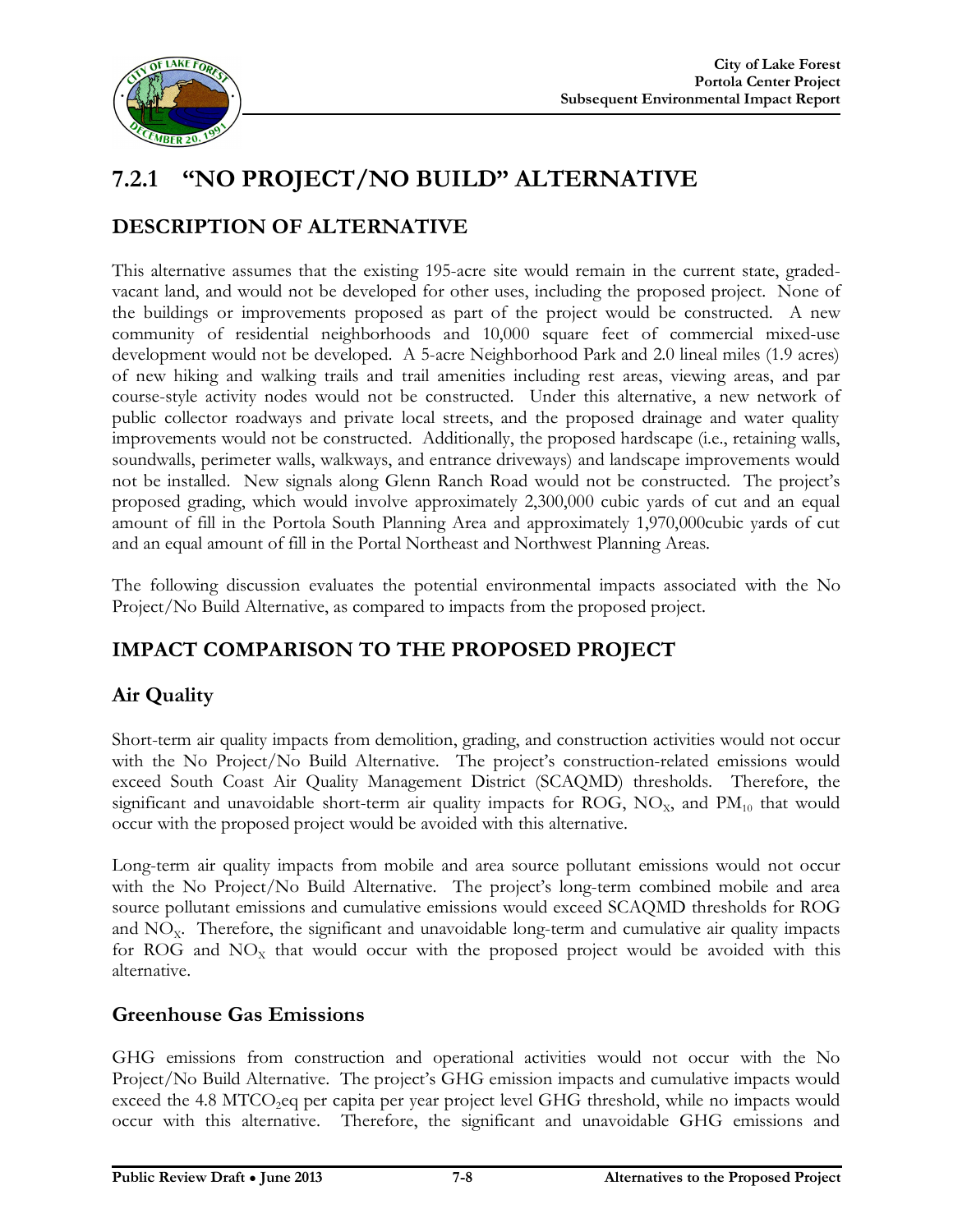

cumulative emissions impacts that would occur with the proposed project would be avoided with this alternative.

The No Project/No Build Alternative would be environmentally superior to the proposed project regarding GHG emissions, because no GHG emissions would result from construction.

### **ABILITY TO MEET PROJECT OBJECTIVES**

The No Project/No Build Alternative would avoid short-term and operational significant and unavoidable impacts associated with regional and local air quality and GHG emissions. It would also avoid any other impacts associated with project development. However, this alternative would not attain any of the objectives of the proposed project, as it is not reasonable to assume that the Applicant would never develop this site, a valuable economic resource, and that it would remain in its current physical condition. The Applicant has a vested right to develop a minimum of 904 units (not exceeding 930 units) and a total commercial floor area of a minimum of 10,000 square feet (not to exceed 40,000 square feet) pursuant to the Portola Center Development Agreement. Based on current land use plans, the Portola Center Development Agreement, and consistent with available infrastructure, it is reasonably foreseeable that the site would be developed with some other permitted land use, such as a single family homes, medium density residential, business park, and/or commercial uses. Consequently, the No Project/No Build Alternative is legally infeasible, as it would conflict with the Applicant's vested right to construct between 904 and 930 dwelling units on the property. Further, the entire community would not benefit from the provision of public open space (public parks and trail connections to existing regional trails).

## **7.2.2 "REDUCED DENSITY" ALTERNATIVE**

#### **DESCRIPTION OF ALTERNATIVE**

This alternative assumes development of 81 single-family residential units, no commercial space, and 0.78 acres of park/trail on the 28 acre site (the Portola Northwest Planning Area). This is approximately the maximum number of units that could be developed while avoiding most of the short-term construction and operation phase air quality and GHG impacts. The recorded Portola Center Development Agreement allows a minimum of 904 residential units (a maximum of 930 residential units) and a minimum of 10,000 square feet of commercial space (a maximum of 40,000 square feet of commercial space).

Grading the Portola Northwest Planning Area would result in 370,000 cubic yards of cut and an equal amount of fill, and 110,000 cubic yards of export and 110,000 cubic yards of import. Overall, this alternative would reduce grading by approximately 3.9 million cubic yards of cut and an equal amount of fill.

Table 7-1, *Comparison of Proposed Project and Reduced Density Alternative*, compares the proposed project and Reduced Density Alternative. Comparatively, this alternative proposes an 86.9 percent decrease in dwelling units overall, with 536 fewer single-family detached units and no new multi-family or apartment units. This alternative would not construct any commercial floor space. Parkland/trails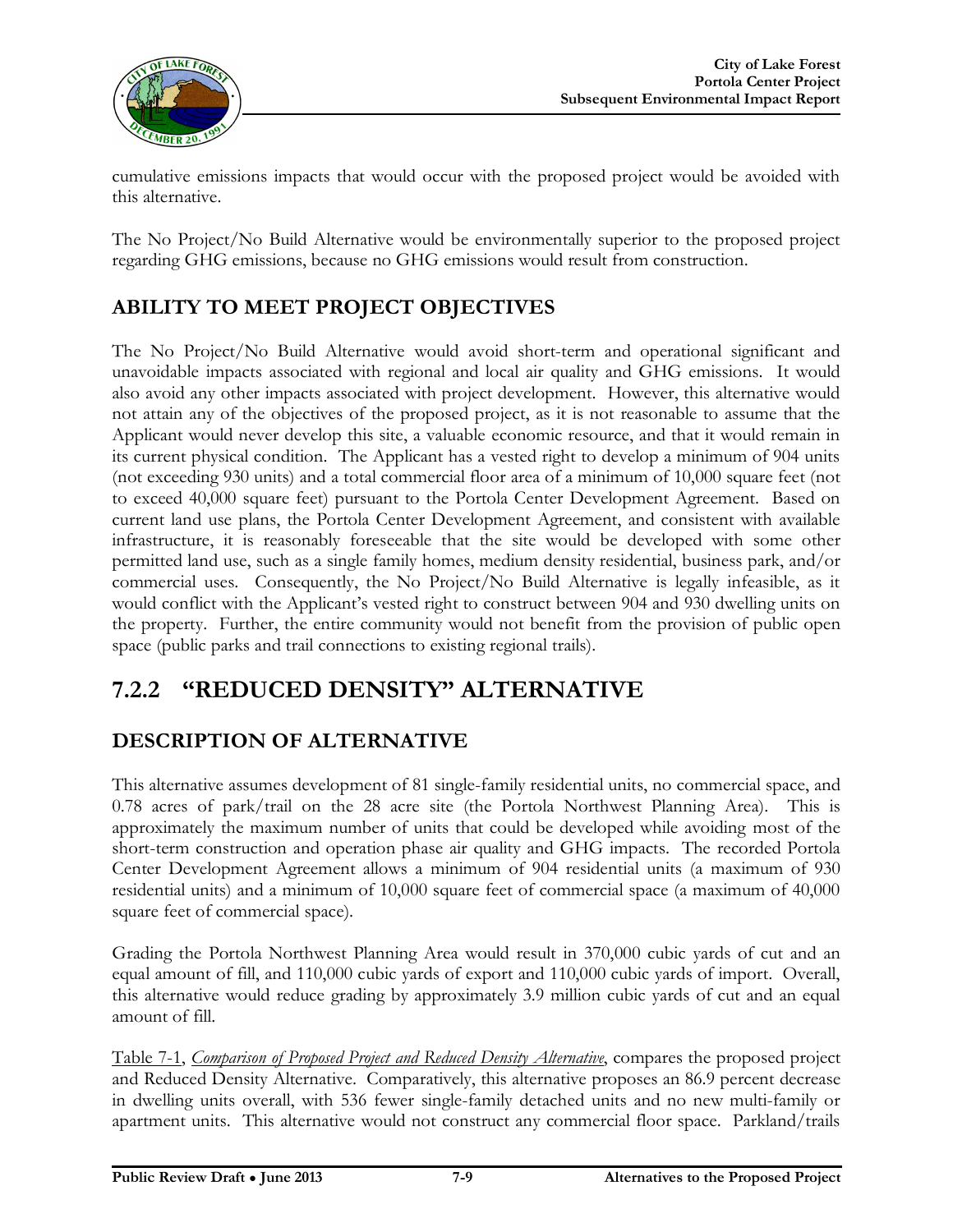

would also be reduced by 9.93 acres, compared to the proposed project. The remaining project components (i.e., open space and circulation system) would only be developed similar to the proposed project in the Portola Northwestern Planning Area. The remaining planning areas would remain vacant/undeveloped as part of this alternative.

| Table 7-1                                                             |  |  |  |  |  |  |
|-----------------------------------------------------------------------|--|--|--|--|--|--|
| <b>Comparison of Proposed Project and Reduced Density Alternative</b> |  |  |  |  |  |  |

| <b>Land Use</b>                         | Project | <b>Reduced Density</b><br><b>Alternative</b> | <b>Difference</b> | % Difference |
|-----------------------------------------|---------|----------------------------------------------|-------------------|--------------|
| Residential Uses (dwelling units)       |         |                                              |                   |              |
| Single-Family Detached                  | 617     | 81                                           | $-536$            | $-86.9$      |
| Multi-Family                            | 256     |                                              | $-256$            | $-100$       |
| Apartment                               | 57      |                                              | -57               | $-100$       |
| Commercial (square feet)                | 10,000  |                                              | $-10,000$         | $-100$       |
| Population (persons)                    | 2,7591  | 2612                                         | $-2,498$          | $-90.5$      |
| Employment (persons)                    | 20      | 0                                            | $-20$             | $-100$       |
| Average Daily Trips <sup>3</sup>        | 10,400  | 833                                          | $-9,567$          | $-92$        |
| Park Dedication (net acres)<br>$\cdots$ | 10.8    | 0.784                                        | $-9.93$           | $-91.9$      |

Notes:

1. Based on 948 dwelling units (930 dwelling units plus 18 with attached accessory living quarters/secondary units) and 2.91 persons per household, consistent with the OSA PEIR.

2. Based on 88 dwelling units (81 dwelling units plus 7 with attached accessory living quarters/secondary units) and 2.91 persons per household, consistent with the OSA PEIR.

3. Based on a trip generation rate of 9.57 trips per unit for single family dwelling units and 8.15 trips per unit for townhomes/multi-family/ apartments/attached accessory living quarters/secondary units, and the assumption of 1,520 average daily trips for 10,000 square feet of commercial uses. Trips for the park dedication are 269 trips for the proposed project (Consistent with the Traffic Impact Study) and 1.59 trips per acre for the Reduced Density Alternative.

4. Based on the required three net acres of usable park per every 1,000 persons requirement in the Portola Center Development Agreement.

#### **IMPACT COMPARISON TO THE PROPOSED PROJECT**

#### **Air Quality**

Short-Term Construction Emissions. Short-term construction emissions would result from the Reduced Density Alternative's construction activities. Fugitive dust would be generated during demolition of the existing structures/improvements and grading of the site, and air pollutants would be emitted by construction equipment.

The greatest amount of  $PM_{10}$  and  $PM_{2.5}$  fugitive dust generation occurs during the construction phase due to site grading and excavation. The project's fugitive dust emissions were calculated as part of the site earthwork activity emissions; refer to Table 5.6-5. With the application of OSA PEIR Mitigation Measure 3.3-7 (adherence to SCAQMD Rule 403 and other dust control techniques), the project's maximum mitigated fugitive dust emissions would be below SCAQMD regional thresholds. The Reduced Density Alternative's development footprint and grading would be reduced compared to the proposed project. The Reduced Density Alternative would only require 110,000 cubic yards of soil to be hauled off-site instead of being balanced in the Northwest Planning area. Additionally, the import of 110,000 cubic yards would be required to provide stable backfill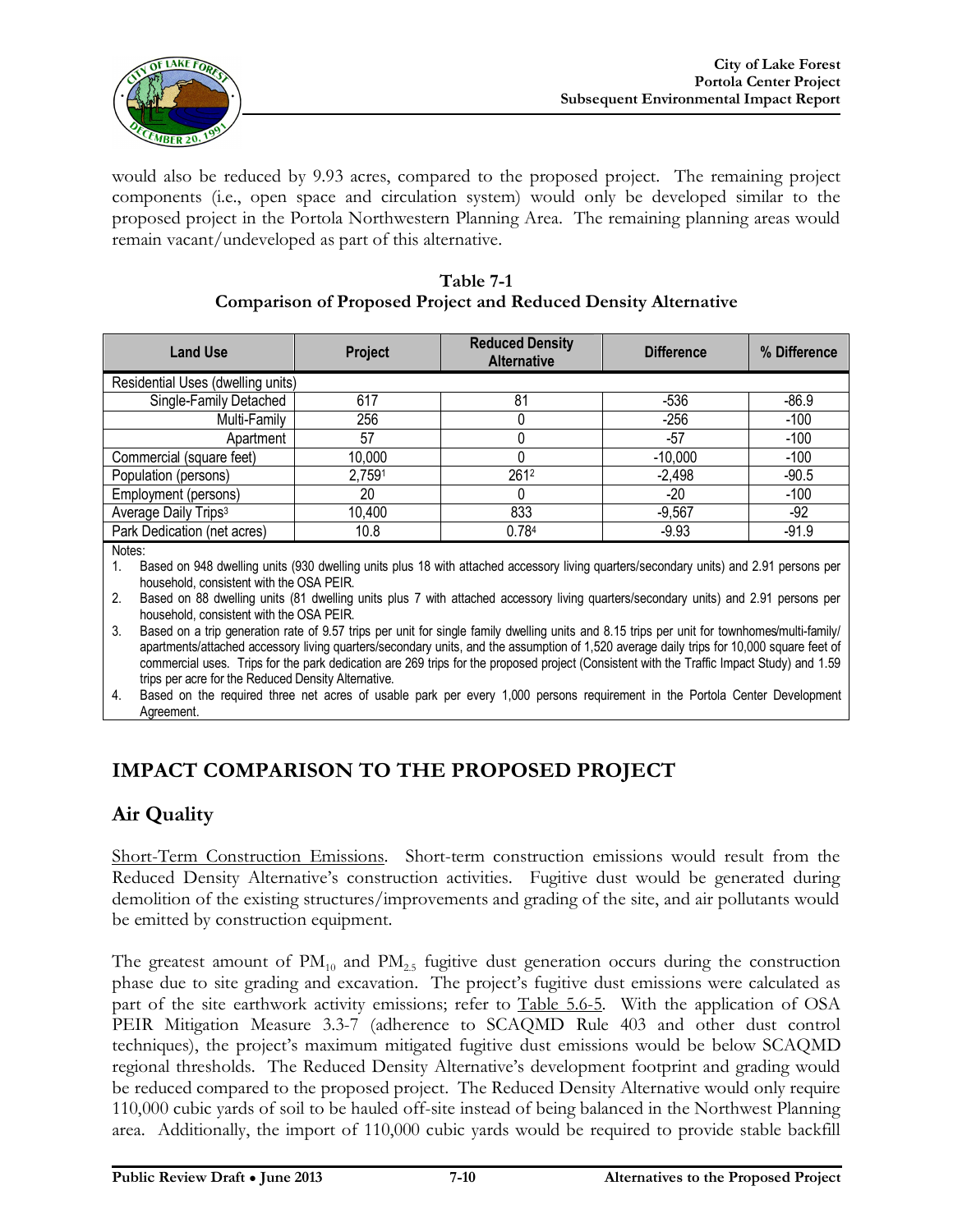

for the retaining walls and soil would be required to be hauled from off-site rather than balanced between TTM's 15353 and 17300. This alternative would exceed the SCAQMD regional construction emissions thresholds for  $PM_{10}$  due to the required earthwork and off-site hauling that would be required; refer to Table 7-2, *Reduced Density Alternative Construction Emissions*. Impacts in this regard would be reduced, but not to a less than significant level, for  $PM_{10}$ .

|                                                                                                                                                                                                                  | Daily Pollutant Emissions (lbs/day) <sup>1</sup> |                 |           |                 |           |                   |  |
|------------------------------------------------------------------------------------------------------------------------------------------------------------------------------------------------------------------|--------------------------------------------------|-----------------|-----------|-----------------|-----------|-------------------|--|
| <b>Emissions Source</b>                                                                                                                                                                                          | <b>ROG</b>                                       | NO <sub>X</sub> | <b>CO</b> | SO <sub>X</sub> | $PM_{10}$ | PM <sub>2.5</sub> |  |
| Year 1 (2013)                                                                                                                                                                                                    |                                                  |                 |           |                 |           |                   |  |
| Unmitigated                                                                                                                                                                                                      | 11.31                                            | 82.76           | 69.03     | 0.08            | 21.01     | 12.61             |  |
| Mitigated <sup>2</sup>                                                                                                                                                                                           | 8.58                                             | 51.10           | 71.55     | 0.08            | 9.66      | 5.99              |  |
| <b>SCAQMD Construction Thresholds</b>                                                                                                                                                                            | 75                                               | 100             | 550       | 150             | 150       | 55                |  |
| <b>Mitigated Emissions Exceed Thresholds?</b>                                                                                                                                                                    | No                                               | No              | No        | No              | No        | No                |  |
| Year 2 (2014)                                                                                                                                                                                                    |                                                  |                 |           |                 |           |                   |  |
| Unmitigated                                                                                                                                                                                                      | 19.38                                            | 125.98          | 80.99     | 0.16            | 357.57    | 10.46             |  |
| Mitigated <sup>2</sup>                                                                                                                                                                                           | 14.31                                            | 77.85           | 85.24     | 0.16            | 262.95    | 6.97              |  |
| <b>SCAQMD Construction Thresholds</b>                                                                                                                                                                            | 75                                               | 100             | 550       | 150             | 150       | 55                |  |
| <b>Mitigated Emissions Exceed Thresholds?</b>                                                                                                                                                                    | No                                               | No              | No        | No              | Yes       | No                |  |
| Year 3 (2015)                                                                                                                                                                                                    |                                                  |                 |           |                 |           |                   |  |
| Unmitigated                                                                                                                                                                                                      | 18.24                                            | 115.28          | 78.15     | 0.16            | 356.92    | 9.81              |  |
| Mitigated <sup>2</sup>                                                                                                                                                                                           | 14.10                                            | 75.72           | 83.86     | 0.16            | 262.87    | 6.88              |  |
| <b>SCAQMD Construction Thresholds</b>                                                                                                                                                                            | 75                                               | 100             | 550       | 150             | 150       | 55                |  |
| <b>Mitigated Emissions Exceed Thresholds?</b>                                                                                                                                                                    | No                                               | No              | No        | No              | Yes       | No                |  |
| Year 4 (2016)                                                                                                                                                                                                    |                                                  |                 |           |                 |           |                   |  |
| Unmitigated                                                                                                                                                                                                      | 14.00                                            | 86.39           | 61.13     | 0.14            | 354.47    | 7.58              |  |
| Mitigated <sup>2</sup>                                                                                                                                                                                           | 12.11                                            | 63.50           | 69.07     | 0.14            | 261.57    | 5.75              |  |
| <b>SCAQMD Construction Thresholds</b>                                                                                                                                                                            | 75                                               | 100             | 550       | 150             | 150       | 55                |  |
| <b>Mitigated Emissions Exceed Thresholds?</b>                                                                                                                                                                    | No                                               | No              | No        | No              | Yes       | No                |  |
| CO = carbon monoxide; VOC = volatile organic compounds; NOx = nitrogen oxides; PM <sub>10</sub> = particulate matter smaller than 10 microns; PM <sub>2.5</sub> =<br>particulate matter smaller than 2.5 microns |                                                  |                 |           |                 |           |                   |  |

#### **Table 7-2 Reduced Density Alternative Construction Emissions**

Notes:

1. Emissions were calculated using CalEEMod, as recommended by the SCAQMD.

2. The reduction/credits for construction emission mitigations are based on mitigation included in the CalEEMod model and as typically required by the SCAQMD through Rule 403. The mitigation includes the following: properly maintain mobile and other construction equipment; replace ground cover in disturbed areas quickly; water exposed surfaces twice daily; cover stock piles with tarps; water all haul roads twice daily; limit speeds on unpaved roads to 15 miles per hour; and use CARB certified engines.

Refer to Appendix 11.6, *Air Quality/Greenhouse Gas Data*, for assumptions used in this analysis.

Exhaust emissions from construction activities are generated by the transport of machinery and materials to and from the project site, workers' vehicles in their daily commuting, and emissions produced on-site as the equipment is used. As presented in Table 5.6-5, the project's equipment and worker vehicle exhaust emissions would exceed the established SCAQMD thresholds during years 2013 through 2016. Despite implementation of OSA PEIR Mitigation Measures 3.3-1 through 3.3- 6, the project's construction-related  $NO<sub>x</sub>$  emissions are considered significant and unavoidable. Comparatively, this alternative's on-site exhaust emissions would be less than the proposed project's,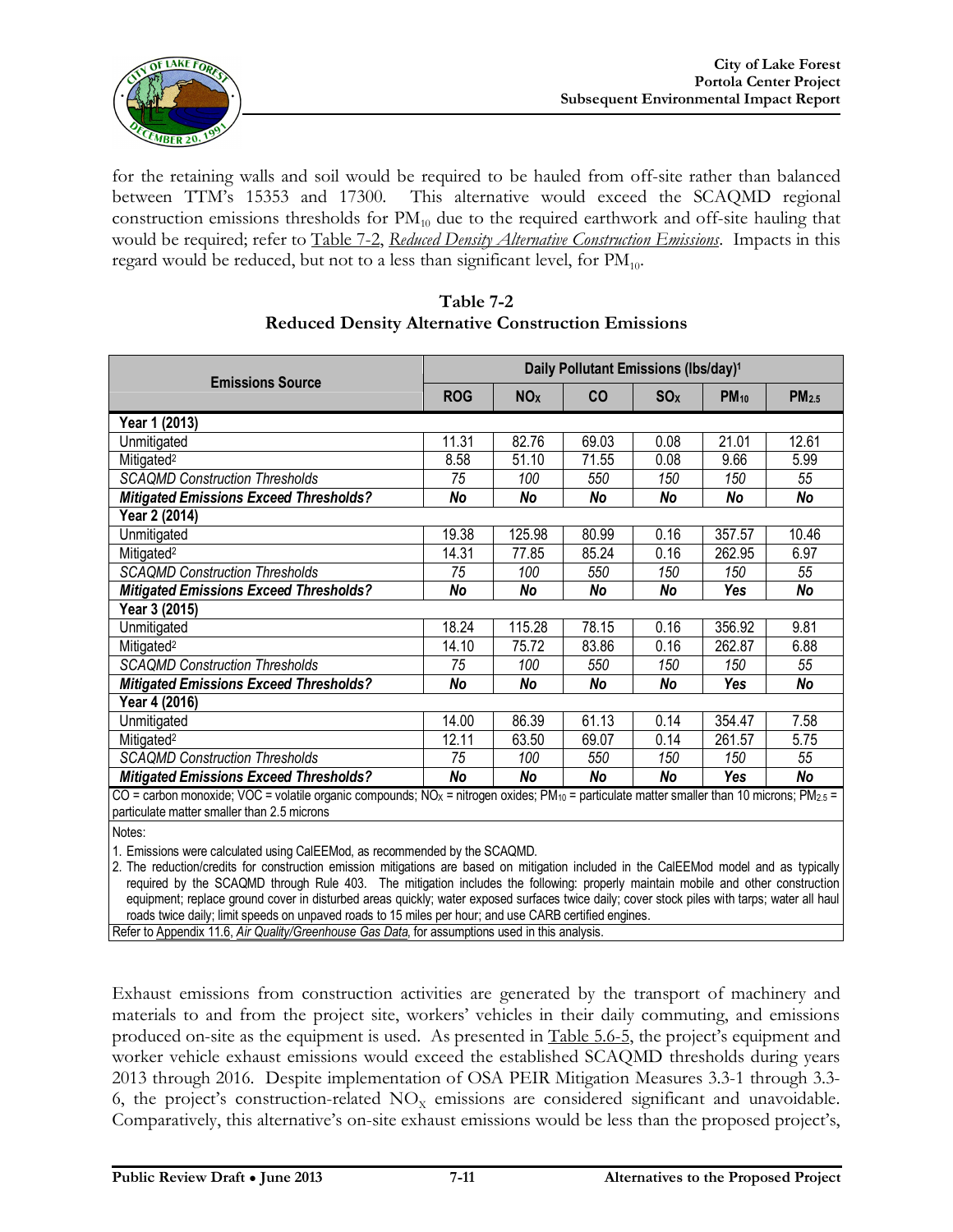

given this alternative would decrease the overall construction and building footprints considerably. Unlike the proposed project, this alternative would require the import of 110,000 cubic yards and the export of 110,000 cubic yards of material instead of being balanced in the Northwest Planning area, which would increase off-site hauling emissions. However, mitigated  $NO<sub>x</sub>$  emissions would be less than significant due to the considerably lower amounts of earthwork required, compared to the proposed project. The significant and unavoidable short-term  $NO<sub>x</sub>$  air quality impacts that would occur with the proposed project would be avoided with this alternative.

The application of asphalt and surface coatings creates ROG emissions, which are  $O<sub>3</sub>$  precursors. The project's ROG emissions would exceed SCAQMD thresholds and therefore would be considered significant. Rule 1113 and Additional Mitigation Measure AQ-1 would reduce ROG emissions through standard painting practices as well as requiring the use of high-pressure-lowvolume (HPLV) paint applicators. As the Reduced Density Alternative's construction and building footprints would be considerably less than the proposed project's, this alternative's ROG emissions would be reduced to below SCAQMD thresholds. Therefore, unlike the proposed project, this alternative would avoid the project's significant and unavoidable impacts involving ROG emissions.

Localized Construction Emissions. Implementation of the proposed project could expose the nearest sensitive receptors to criteria pollutant concentrations that would exceed the SCAQMD localized significance thresholds for  $NO<sub>x</sub>$  and  $PM<sub>10</sub>$  (after implementation of OSA PEIR Mitigation Measures 3.3-1 through 3.3-7 and Additional Mitigation Measure AQ-1), resulting in a significant and unavoidable impact during construction. With the substantial reduction in residential uses, the localized mitigated emissions from the Reduced Alternative would not exceed SCAQMD localized significance thresholds.

Long -Term Operational Emissions. Long-term operational emissions would be generated by both stationary and mobile sources. Mobile sources are emissions from motor vehicles, including tailpipe and evaporative emissions. Stationary source emissions would be generated due to an increased demand for electrical energy and natural gas with the development of the proposed project. OSA PEIR Mitigation Measures GCC2 through GCC8 and additional Mitigation Measure GHG-1 require the project to implement various energy efficiency measures that would reduce stationary source emissions. However, the project's mitigated operational emissions would remain above SCAQMD thresholds for ROG and  $NO<sub>x</sub>$ ; refer to Table 5.6-6. Therefore, the project's long-term operational ROG and  $NO<sub>x</sub>$  emissions are considered significant and unavoidable. The Reduced Density Alternative proposes a reduction in residential uses, which would result in a proportionate decrease in average daily trips (ADT) (a reduction of approximately 9,567 ADT), as compared to the proposed project. With a substantial decrease in ADT, the Reduced Density Alternative would only generate 833 daily trips, and the project's significant and unavoidable operational ROG and  $NO<sub>x</sub>$ emissions impact would be avoided with this alternative.

Cumulative Impacts. For the proposed project, construction and operational activities would create a significant and unavoidable impact due to exceedances of SCAQMD thresholds for ROG and NO<sub>x</sub>. Implementation of recommended OSA PEIR Mitigation Measures 3.3-1 through 3.3-7, GCC2 through GCC8, and Additional Mitigation Measures AQ-1 and GHG-1 would reduce impacts; however, a significant and unavoidable impact would remain. With the substantial reduction in residential uses, the cumulative mitigated emissions from the Reduced Density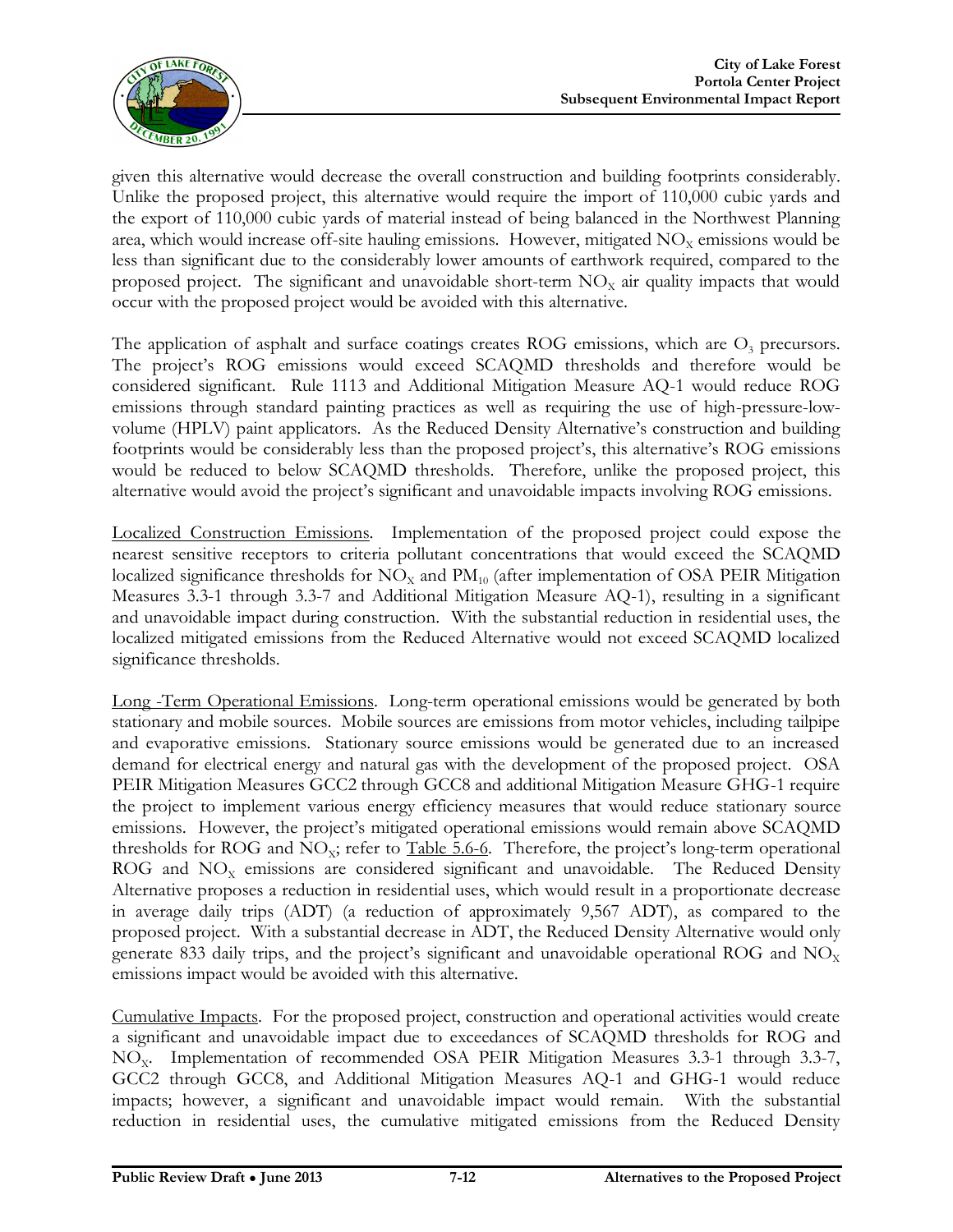

Alternative would reduce ROG and  $NO<sub>x</sub>$  emissions. However, this alternative would exceed the SCAQMD's regional construction related thresholds for  $PM_{10}$  due to the necessary earthwork and the off-site soil hauling. Therefore, the significant and unavoidable short-term ROG and  $NO<sub>x</sub>$ impacts would be avoided. However,  $\text{PM}_{10}$  emissions, combined with other cumulative projects that would also occur in the areas would be significant.

Long-term air quality emissions, combined with other cumulative projects that would also occur in the area, would be avoided with implementation of this alternative. The Reduced Density Alternative would result in a substantial reduction in certain emissions due to the reduction in intensity from the proposed project. This alternative would result in reduced air quality impacts compared to the proposed project. Therefore, this alternative would avoid the significant and unavoidable short-term, long-term, and cumulative air quality impacts.

#### **Greenhouse Gas Emissions**

GHG emissions for "business as usual" conditions include direct project emissions from construction activities and operational activities (i.e., area and mobile sources), and indirect project emissions from energy and water demand, and solid waste generation. As indicated in Table 5.7-1, the project's total "business as usual" GHG emissions from direct and indirect sources combined would total 18,274.87 MTCO<sub>2</sub>eq/yr. Table 5.7-2 shows the project's reduced GHG emissions associated with the project design features required by Mitigation Measure GHG-1, which would result in GHG emissions of 6.6 MTCO<sub>2</sub>eq per capita per year. Therefore, the proposed project would exceed the 4.8 MTCO<sub>2</sub>eq per capita per year project level GHG threshold (Tier 4) and impacts in this regard would remain significant and unavoidable despite the implementation of OSA PEIR Mitigation Measures GCC2 through GCC8 and Mitigation Measure GHG-1.

The Reduced Density Alternative would be required to incorporate Mitigation Measure GHG-1's project design features as well as OSA PEIR Mitigation Measures GCC2 through GCC8. This alternative's total GHG emissions would be 1,684.89 MTCO<sub>2</sub>eq per year, which would be below the  $SCAQMD's$  Tier 3 non-industrial project screening threshold of 3,000 MTCO<sub>2</sub>eq per year.<sup>1</sup> Therefore, unlike the proposed project, this alternative would avoid the significant and unavoidable impacts involving GHG emissions.

The Reduced Density Alternative would result in a reduction in GHG emissions from the proposed project as this alternative would result in a reduction in residential uses. This alternative would generate less overall GHG emissions and implementation of the recommended Mitigation Measures would further reduce these impacts. This alternative would avoid the project's significant and unavoidable short-term, long-term, and cumulative impacts regarding GHG emissions.

<sup>&</sup>lt;sup>1</sup> Tier 3 excludes projects with annual emissions lower than a screening threshold of  $3,000$  MTCO<sub>2</sub>eq per year for all non-industrial projects. The SCAQMD GHG CEQA Significance Threshold Working Group concluded that projects with emissions less than the screening threshold would not result in a significant cumulative impact. Projects that exceed the screening threshold would continue to Tier 4. The analysis for the proposed project used the 4.8 MTCO2eq per service population option under Tier 4.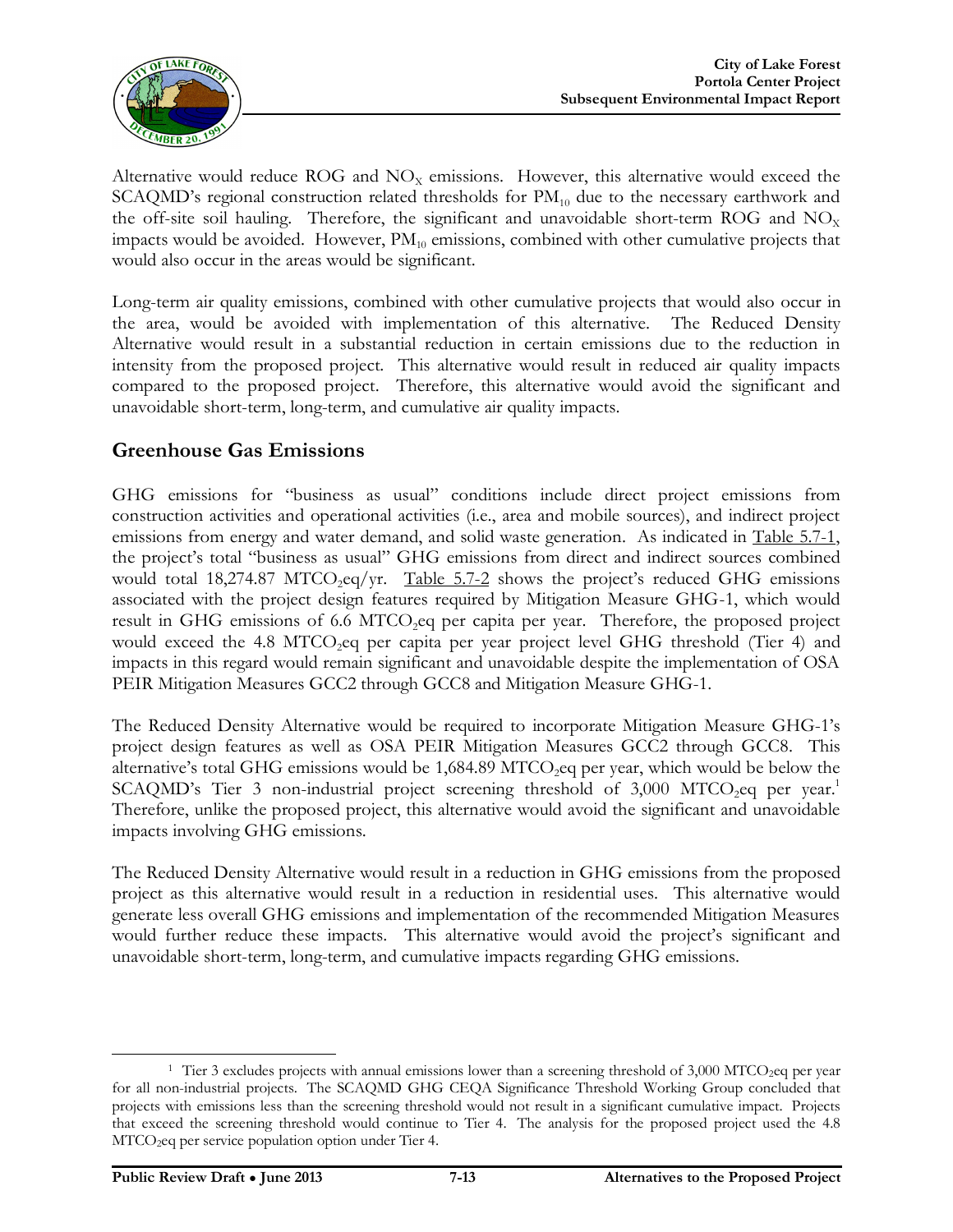

### **ABILITY TO MEET PROJECT OBJECTIVES**

The Reduced Density Alternative would only attain some, but not all of the project's objectives. By eliminating the Portola Northeast and South Planning Areas and shifting single-family units to the Northwest Planning Area only, this alternative would only result in the development of 81 singlefamily residential units. This alternative would not provide for a variety of housing types including single-family detached, multi-family, and affordable units, distributed across approximately 146 acres of net development area, including affordable units in a mixed-use site. This alternative does not meet the objective to develop the project site in accordance with the provisions of the Portola Center Development Agreement to ensure the orderly and economically viable build out of the project site. The Development Agreement provides the applicant with a vested right to develop all of the planning areas, including the Portola Northeast and South Planning Areas, consistent with the General Plan and Zoning designations. Thus, this alternative, in eliminating two planning areas would not be consistent with these provisions of the Development Agreement. This alternative would only partially meet the project's objective of creating a balanced and integrated community by providing linkages to other segments of the City through trail systems, public amenities, and carefully planned residential neighborhoods, as this alternative would result in significantly decreased park uses. Unlike the proposed project, this alternative would not fully implement the funding provisions set forth in the Portola Center Development Agreement which ensure that fees are paid as development proceeds to fund public facilities which provide community- and City-wide benefits, because the amount of fees are far less than contemplated in the Development Agreement. Further, the Reduced Density Alternative would somewhat benefit the entire community by providing adequate public open space (public parks and trail connections to existing regional trails), although not to the extent of the proposed project. Lastly, this alternative would ensure adequate internal circulation through street designs consistent with City standards.

## **7.2.3 "REDUCED GRADING/ REDUCED INTENSITY" ALTERNATIVE**

#### **DESCRIPTION OF ALTERNATIVE**

This alternative assumes that no development would occur at the Portola Northwest Planning Area. Project development would be limited to areas within the Portola Northeast and South Planning Areas*.* As stated previously, the Applicant has a vested right to develop the Portola Center project site pursuant to the General Plan and Zoning designations, and other City regulations, including the vested right to develop a minimum of 904 units (not exceeding 930 units) and a total commercial floor area of a minimum of 10,000 square feet (not to exceed 40,000 square feet), pursuant to the Portola Center Development Agreement. Nonetheless, this alternative assumes that 904 dwelling units, 10,000 square feet of commercial uses, park and open space, and roadways and infrastructure would be built on approximately 167 acres.

Grading the Portola Northeast and South Planning Areas would result in 3.9 million cubic yards of cut and an equal amount of fill, and 110,000 cubic yards of export. Overall, this alternative would reduce grading by approximately 370,000 cubic yards of cut and an equal amount of fill.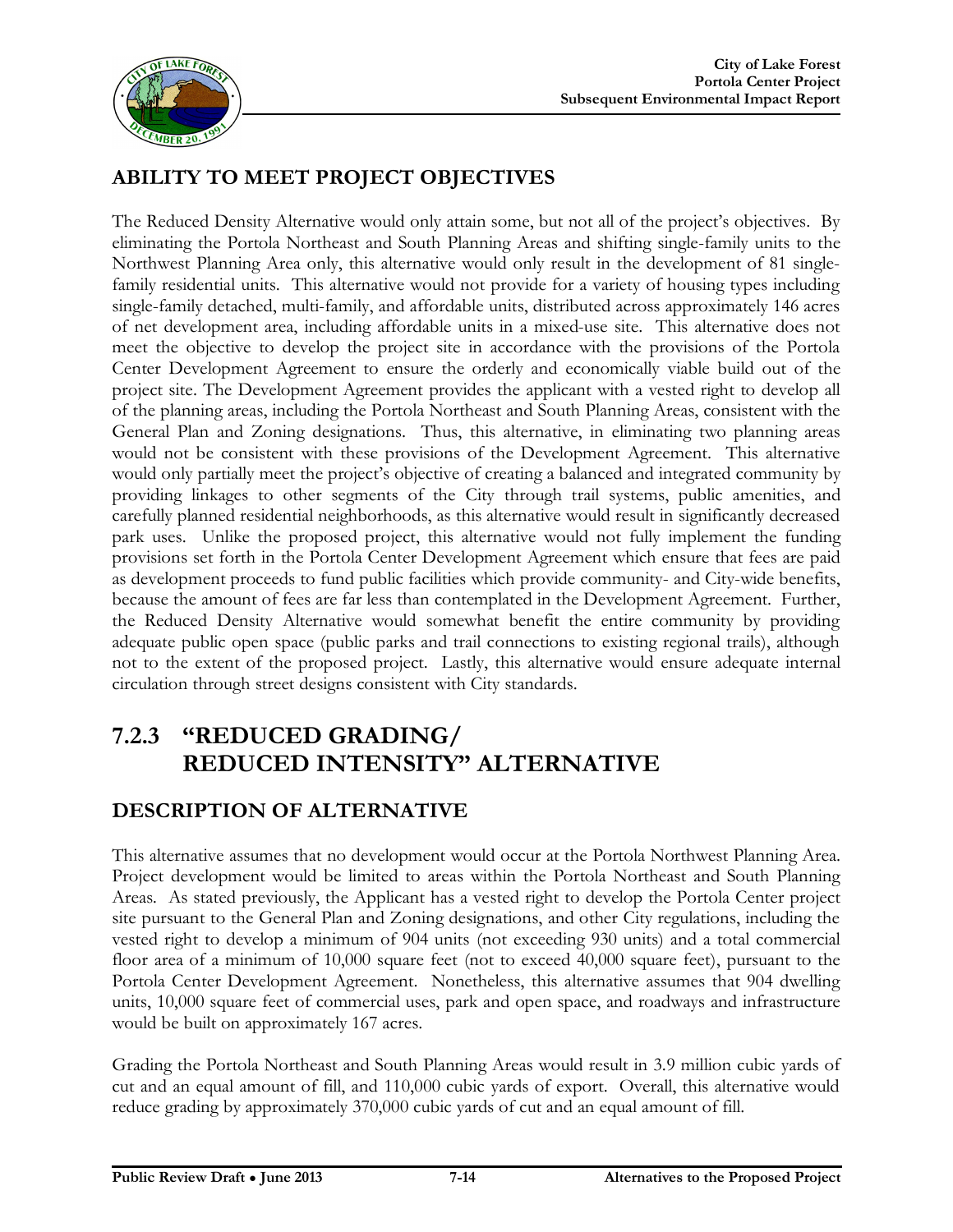

Table 7-3, *Comparison of Proposed Project and Reduced Grading/Reduced Intensity Alternative*, compares the proposed project and Reduced Grading/Reduced Intensity Alternative. This alternative would develop single-family residential uses similar to the proposed project within the Northeast Planning Area. The proposed park uses within this area would total approximately 0.85 acres. Densities within the South Planning Area would have to be increased in order to be within the range of the DA's allowed 904 to 930 units on-site. Density increases would occur within the General Plan designated Medium Density Residential (15 to 25 dwelling units per net acre) within the northern portion of the South Planning Area. Park uses proposed within the South Planning Area would total approximately 7.2 acres.

**Table 7-3 Comparison of Proposed Project and Reduced Grading/Reduced Intensity Alternative**

| <b>Land Use</b>                   | Project | <b>Reduced</b><br><b>Grading/Reduced</b><br><b>Intensity Alternative</b> | <b>Difference</b> | % Difference |
|-----------------------------------|---------|--------------------------------------------------------------------------|-------------------|--------------|
| Residential Uses (dwelling units) |         |                                                                          |                   |              |
| Single-Family Detached            | 617     | 478                                                                      | $-139$            | $-22.5$      |
| Multi-Family                      | 256     | 369                                                                      | $+113$            | $+44.1$      |
| Apartment                         | 57      | 57                                                                       |                   |              |
| Commercial (square feet)          | 10,000  | 10,000                                                                   |                   |              |
| Population (persons)              | 2,7591  | 2,6832                                                                   | $-76$             | $-2.8$       |
| Employment (persons)              | 20      | 20                                                                       |                   | 0            |
| Average Daily Trips <sup>3</sup>  | 10,400  | 9,987                                                                    | -413              | -4.0         |
| Park Dedication (net acres)       | 10.8    | 8.054                                                                    | $-2.75$           | $-25.5$      |
| Notes:                            |         |                                                                          |                   |              |

1. Based on 948 dwelling units (930 dwelling units plus 18 with attached accessory living quarters/secondary units) and 2.91 persons per household, consistent with the OSA PEIR.

2. Based on 922 dwelling units (904 dwelling units plus 18 with attached accessory living quarters/secondary units) and 2.91 persons per household, consistent with the OSA PEIR.

3. Based on a trip generation rate of 9.57 trips per unit for single family dwelling units and 8.15 trips per unit for townhomes/multi-family/ apartments/attached accessory living quarters/secondary units, and the assumption of 1,520 average daily trips for 10,000 square feet of commercial uses. Trips for the park dedication are 269 trips for the Project (Consistent with the Traffic Impact Study) and 53.8 trips per acre for the 5-acre Neighborhood Park and 1.59 trips for the remaining 3.05 acres of park proposed for the Reduced Grading/Reduced Intensity Alternative.

4. Based on the required three net acres of usable park per every 1,000 persons requirement in the Portola Center Development Agreement.

Comparatively, this alternative proposes 139 fewer single-family detached units, an increase in 113 multi-family units, and the same number of apartment units (57 units) compared to the proposed project. This alternative proposes the same square footage in overall commercial floor space (10,000 square feet, similar to the proposed project). Parkland would also be reduced by 2.75 net acres, compared to the proposed project. As to the remaining project components (i.e., trails, open space, and circulation system) there would be little variation between the proposed project and the Reduced Grading/Reduced Intensity Alternative to account for the Portola Northwestern Planning Area remaining vacant/undeveloped as part of this alternative.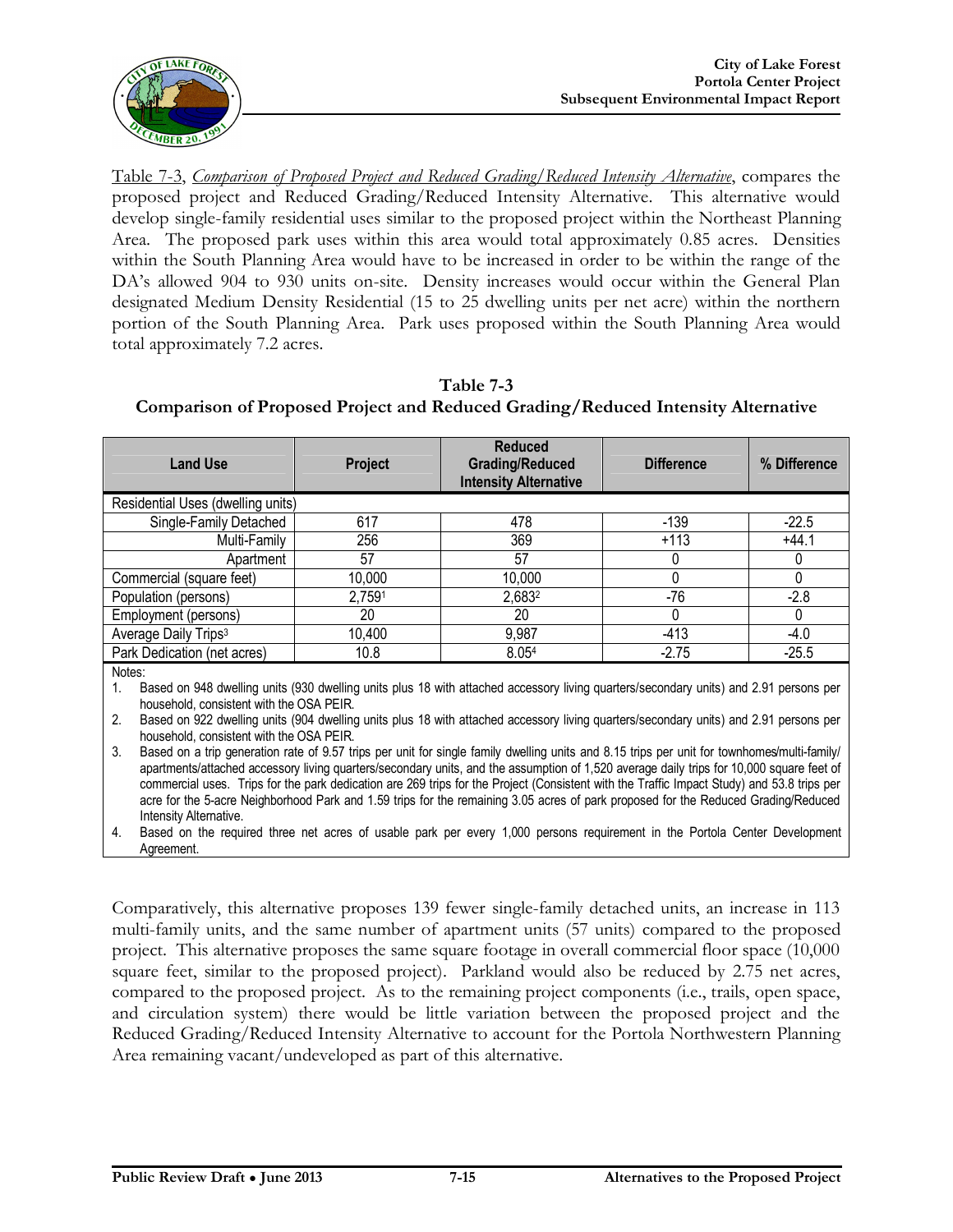

#### **IMPACT COMPARISON TO THE PROPOSED PROJECT**

#### **Air Quality**

Short-Term Construction Emissions. Short-term construction emissions would result from the Reduced Grading/Reduced Intensity Alternative's construction activities. Fugitive dust would be generated during demolition of the existing structures/improvements and grading of the site, and air pollutants would be emitted by construction equipment.

The greatest amount of  $PM_{10}$  and  $PM_{2.5}$  fugitive dust generation occurs during the construction phase due to site grading and excavation. The project's fugitive dust emissions were calculated as part of the site earthwork activity emissions; refer to Table 5.6-5. With the application of OSA PEIR Mitigation Measure 3.3-7 (adherence to SCAQMD Rule 403 and other dust control techniques), the project's maximum mitigated fugitive dust emissions would be below SCAQMD regional thresholds. The Reduced Grading/Reduced Intensity Alternative's development footprint and grading would be reduced compared to the proposed project. However, the Reduced Grading/Reduced Intensity Alternative would require 110,000 cubic yards of soil to be hauled offsite instead of balanced on the Northwest Planning area. Additionally, the import of 110,000 cubic yards would be required to provide stable backfill for the retaining walls. Since the soil would be required to be hauled from off-site rather than balanced between TTM's 15353 and 17300, this alternative would exceed the SCAQMD regional construction emissions thresholds for ROG, NOx, and PM<sub>10</sub>; refer to Table 7-4, *Reduced Grading/Reduced Intensity Alternative Construction Emissions*. Impacts in this regard would be greater than the proposed project.

Exhaust emissions from construction activities are generated by the transport of machinery and materials to and from the project site, workers' vehicles in their daily commuting, and emissions produced on-site as the equipment is used. As presented in Table 5.6-5, the project's equipment and worker vehicle exhaust emissions would exceed the established SCAQMD thresholds during years 2013 through 2016. Despite implementation of OSA PEIR Mitigation Measures 3.3-1 through 3.3- 6, the project's construction-related  $NO<sub>x</sub>$  emissions are considered significant and unavoidable. Comparatively, this alternative's on-site exhaust emissions would be less than the proposed project's, given this alternative would decrease the overall construction and building footprints. However, as noted above, this alternative would require the import and export of 110,000 cubic yards of material instead of being balanced in the Northwest Planning area, which would increase off-site hauling emissions. Therefore, the significant and unavoidable short-term air quality impacts that would occur with the proposed project would remain with this alternative.

The application of asphalt and surface coatings creates ROG emissions, which are  $O<sub>3</sub>$  precursors. The project's ROG emissions would exceed SCAQMD thresholds and therefore would be considered significant. Rule 1113 and Additional Mitigation Measure AQ-1 would reduce ROG emissions through standard painting practices as well as requiring the use of high-pressure-lowvolume (HPLV) paint applicators. Despite the Reduced Grading/Reduced Intensity Alternative's construction and building footprints would be less than the proposed project's, this alternative's ROG emissions would not be reduced below SCAQMD thresholds. Therefore, as with the proposed project, this alternative would result in significant and unavoidable impacts involving ROG emissions.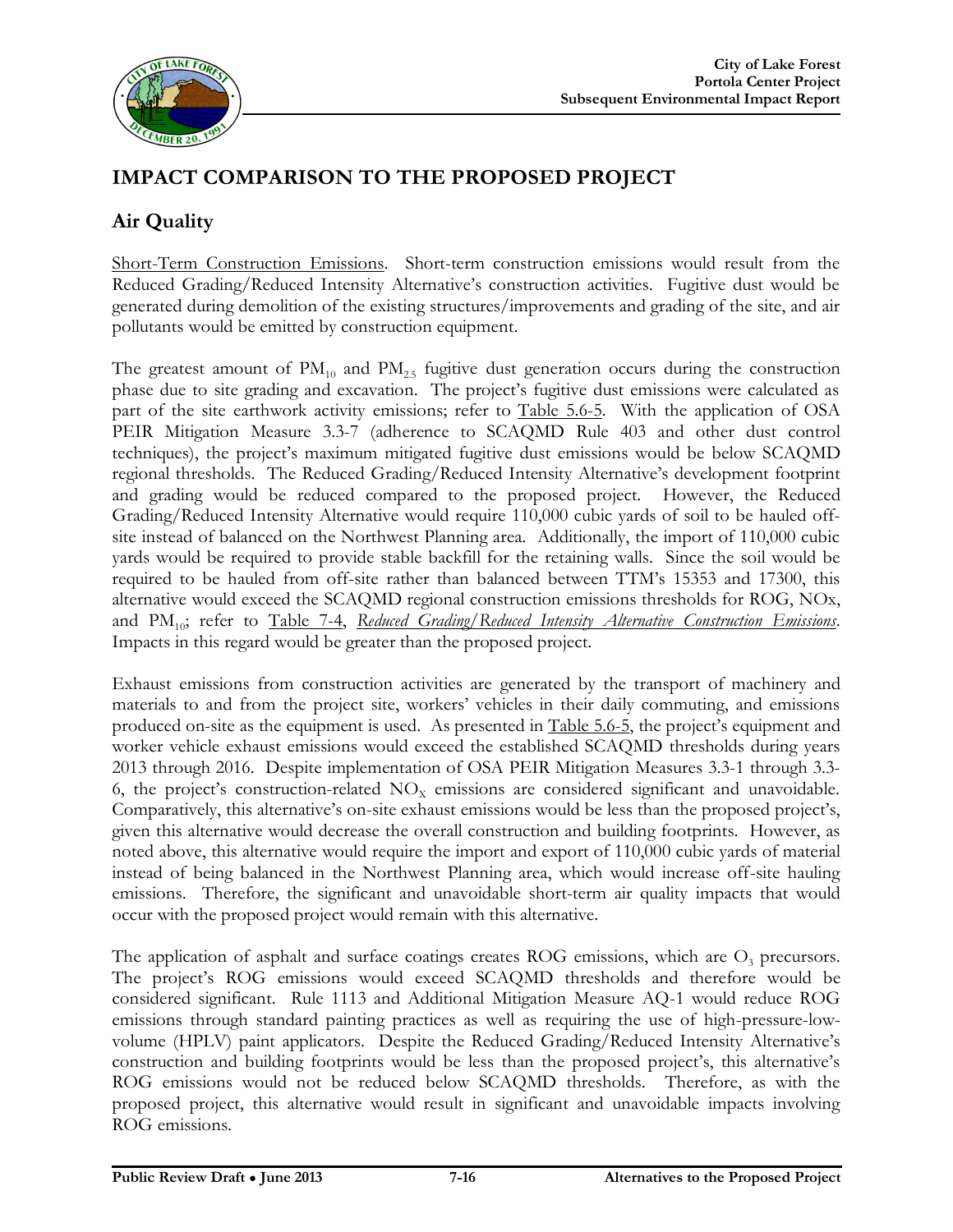

**Table 7-4 Reduced Grading/Reduced Intensity Alternative Construction Emissions**

|                                                                                                                                                                                                                      | Daily Pollutant Emissions (Ibs/day) <sup>1</sup> |                       |           |                 |           |                   |  |
|----------------------------------------------------------------------------------------------------------------------------------------------------------------------------------------------------------------------|--------------------------------------------------|-----------------------|-----------|-----------------|-----------|-------------------|--|
| <b>Emissions Source</b>                                                                                                                                                                                              | <b>ROG</b>                                       | <b>NO<sub>x</sub></b> | <b>CO</b> | SO <sub>X</sub> | $PM_{10}$ | PM <sub>2.5</sub> |  |
| Year 1 (2013)                                                                                                                                                                                                        |                                                  |                       |           |                 |           |                   |  |
| Unmitigated                                                                                                                                                                                                          | 59.49                                            | 501.10                | 267.47    | 0.54            | 297.00    | 21.82             |  |
| Mitigated <sup>2</sup>                                                                                                                                                                                               | 42.84                                            | 290.20                | 300.74    | 0.54            | 220.20    | 17.01             |  |
| <b>SCAOMD Construction Thresholds</b>                                                                                                                                                                                | 75                                               | 100                   | 550       | 150             | 150       | 55                |  |
| <b>Mitigated Emissions Exceed Thresholds?</b>                                                                                                                                                                        | No                                               | Yes                   | No        | No              | Yes       | No                |  |
| Year 2 (2014)                                                                                                                                                                                                        |                                                  |                       |           |                 |           |                   |  |
| Unmitigated                                                                                                                                                                                                          | 98.44                                            | 463.06                | 248.34    | 0.54            | 295.10    | 19.92             |  |
| Mitigated <sup>2</sup>                                                                                                                                                                                               | 88.18                                            | 285.12                | 296.62    | 0.54            | 219.96    | 16.77             |  |
| <b>SCAQMD Construction Thresholds</b>                                                                                                                                                                                | 75                                               | 100                   | 550       | 150             | 150       | 55                |  |
| <b>Mitigated Emissions Exceed Thresholds?</b>                                                                                                                                                                        | Yes                                              | Yes                   | No        | No              | Yes       | No                |  |
| Year 3 (2015)                                                                                                                                                                                                        |                                                  |                       |           |                 |           |                   |  |
| Unmitigated                                                                                                                                                                                                          | 95.24                                            | 254.71                | 235.06    | 0.47            | 30.86     | 15.83             |  |
| Mitigated <sup>2</sup>                                                                                                                                                                                               | 87.65                                            | 182.02                | 255.19    | 0.47            | 25.88     | 14.87             |  |
| <b>SCAQMD Construction Thresholds</b>                                                                                                                                                                                | 75                                               | 100                   | 550       | 150             | 150       | 55                |  |
| <b>Mitigated Emissions Exceed Thresholds?</b>                                                                                                                                                                        | <b>Yes</b>                                       | Yes                   | No        | No              | No        | No                |  |
| Year 4 (2016)                                                                                                                                                                                                        |                                                  |                       |           |                 |           |                   |  |
| Unmitigated                                                                                                                                                                                                          | 88.08                                            | 202.74                | 209.54    | 0.43            | 27.30     | 12.46             |  |
| Mitigated <sup>2</sup>                                                                                                                                                                                               | 84.12                                            | 160.39                | 227.02    | 0.43            | 24.10     | 13.23             |  |
| <b>SCAQMD Construction Thresholds</b>                                                                                                                                                                                | 75                                               | 100                   | 550       | 150             | 150       | 55                |  |
| <b>Mitigated Emissions Exceed Thresholds?</b>                                                                                                                                                                        | Yes                                              | Yes                   | No        | No              | No        | No                |  |
| CO = carbon monoxide; VOC = volatile organic compounds; NOx = nitrogen oxides; PM <sub>10</sub> = particulate matter smaller than 10 microns; PM <sub>2.5</sub> =<br>particulate matter smaller than 2.5 microns     |                                                  |                       |           |                 |           |                   |  |
| Notes:                                                                                                                                                                                                               |                                                  |                       |           |                 |           |                   |  |
| 1. Emissions were calculated using CalEEMod, as recommended by the SCAQMD.<br>2. The reduction/credits for construction emission mitigations are based on mitigation included in the CaIFFMod model and as typically |                                                  |                       |           |                 |           |                   |  |

2. The reduction/credits for construction emission mitigations are based on mitigation included in the CalEEMod model and as typically required by the SCAQMD through Rule 403. The mitigation includes the following: properly maintain mobile and other construction equipment; replace ground cover in disturbed areas quickly; water exposed surfaces twice daily; cover stock piles with tarps; water all haul roads twice daily; limit speeds on unpaved roads to 15 miles per hour; and use CARB certified Tier 3 engines. Refer to Appendix 11.6, *Air Quality/Greenhouse Gas Data*, for assumptions used in this analysis.

Localized Construction Emissions. Implementation of the proposed project could expose the nearest sensitive receptors to criteria pollutant concentrations that would exceed the SCAQMD localized significance thresholds for  $NO<sub>x</sub>$  and  $PM<sub>10</sub>$  (after implementation of OSA PEIR Mitigation Measures 3.3-1 through 3.3-7 and Additional Mitigation Measure AQ-1), resulting in a significant and unavoidable impact during construction. Despite the reduction in residential uses, the localized mitigated emissions from the Reduced Grading/Reduced Intensity Alternative would also still exceed SCAQMD localized significance thresholds.

Long -Term Operational Emissions. Long-term operational emissions would be generated by both stationary and mobile sources. Mobile sources are emissions from motor vehicles, including tailpipe and evaporative emissions. Stationary source emissions would be generated due to an increased demand for electrical energy and natural gas with the development of the proposed project. OSA PEIR Mitigation Measures GCC2 through GCC8 and additional Mitigation Measure GHG-1 require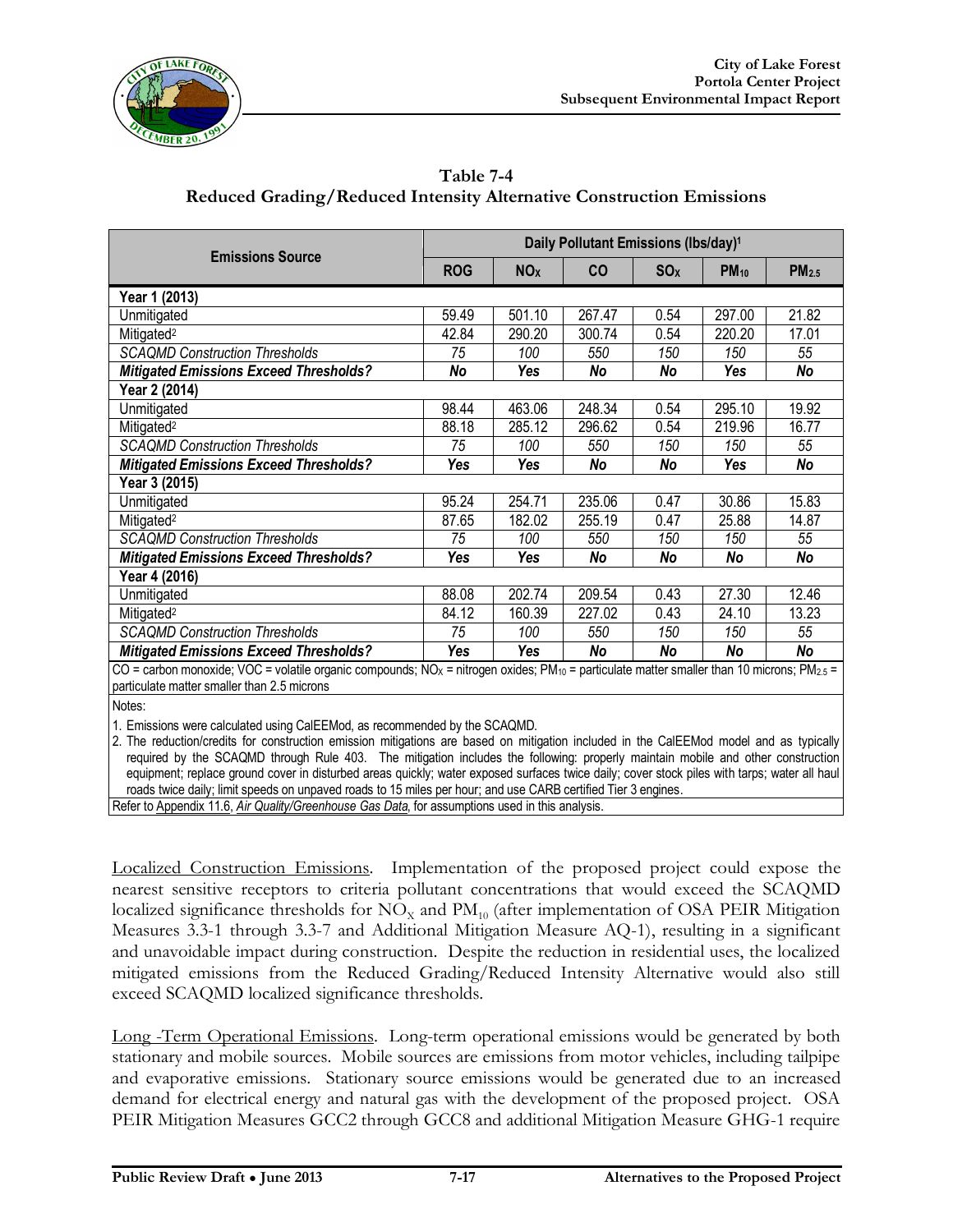

the project to implement various energy efficiency measures that would reduce stationary source emissions. However, the project's mitigated operational emissions would remain above SCAQMD thresholds for ROG and  $NO<sub>x</sub>$ ; refer to Table 5.6-6. Therefore, the project's long-term operational ROG and  $NO<sub>x</sub>$  emissions are considered significant and unavoidable. The Reduced Grading/Reduced Intensity Alternative proposes a reduction in residential uses, which would result in a proportionate decrease in average daily trips (ADT) (a reduction of approximately 413 ADT), as compared to the proposed project. However, the Reduced Grading/Reduced Intensity Alternative would still generate 9,987 daily trips, and operational ROG and  $NO<sub>x</sub>$  emissions would remain significant and unavoidable.

Cumulative Impacts. For the proposed project, construction and operational activities would create a significant and unavoidable impact due to exceedances of SCAQMD thresholds for ROG and NO<sub>x</sub>. Implementation of recommended OSA PEIR Mitigation Measures 3.3-1 through 3.3-7, GCC2 through GCC8, and Additional Mitigation Measures AQ-1 and GHG-1 would reduce impacts; however, a significant and unavoidable impact would remain. Despite the reduction in residential uses, the cumulative mitigated emissions from the Reduced Grading/Reduced Intensity Alternative would still exceed SCAQMD thresholds. Furthermore, this alternative would exceed also exceed the SCAQMD's regional construction related thresholds. Therefore, the significant and unavoidable short- and long-term air quality emissions, combined with other cumulative projects that would also occur in the area, would remain with implementation of this alternative.

In regard to long-term emissions, the Reduced Grading/Reduced Intensity Alternative would result in a slight reduction in certain emissions due to the reduction in intensity from the proposed project. However, due to the need for off-site soil hauling activities, this alternative would result in greater short-term air quality impacts than the proposed project. Therefore, this alternative would result in significant and unavoidable short-term, long-term, and cumulative air quality impacts, similar to the proposed project.

#### **Greenhouse Gas Emissions**

GHG emissions for "business as usual" conditions include direct project emissions from construction activities and operational activities (i.e., area and mobile sources), and indirect project emissions from energy and water demand, and solid waste generation. As indicated in Table 5.7-1, the project's total "business as usual" GHG emissions from direct and indirect sources combined would total 18,274.87 MTCO<sub>2</sub>eq/yr. Table 5.7-2 shows the project's reduced GHG emissions associated with the project design features required by Mitigation Measure GHG-1, which would result in GHG emissions of 6.6 MTCO<sub>2</sub>eq per capita per year. Therefore, the proposed project would exceed the 4.8 MTCO<sub>2</sub>eq per capita per year project level GHG threshold and impacts in this regard would remain significant and unavoidable despite the implementation of OSA PEIR Mitigation Measures GCC2 through GCC8 and Mitigation Measure GHG-1.

Although the Reduced Grading/Reduced Intensity Alternative would be required to incorporate Mitigation Measure GHG-1's project design features as well as OSA PEIR Mitigation Measures GCC2 through GCC8, this alternative's GHG emissions would be 5.7 MTCO<sub>2</sub>eq per capita per year, which would not be below the 4.8 MTCO<sub>2</sub>eq per capita per year project level GHG threshold,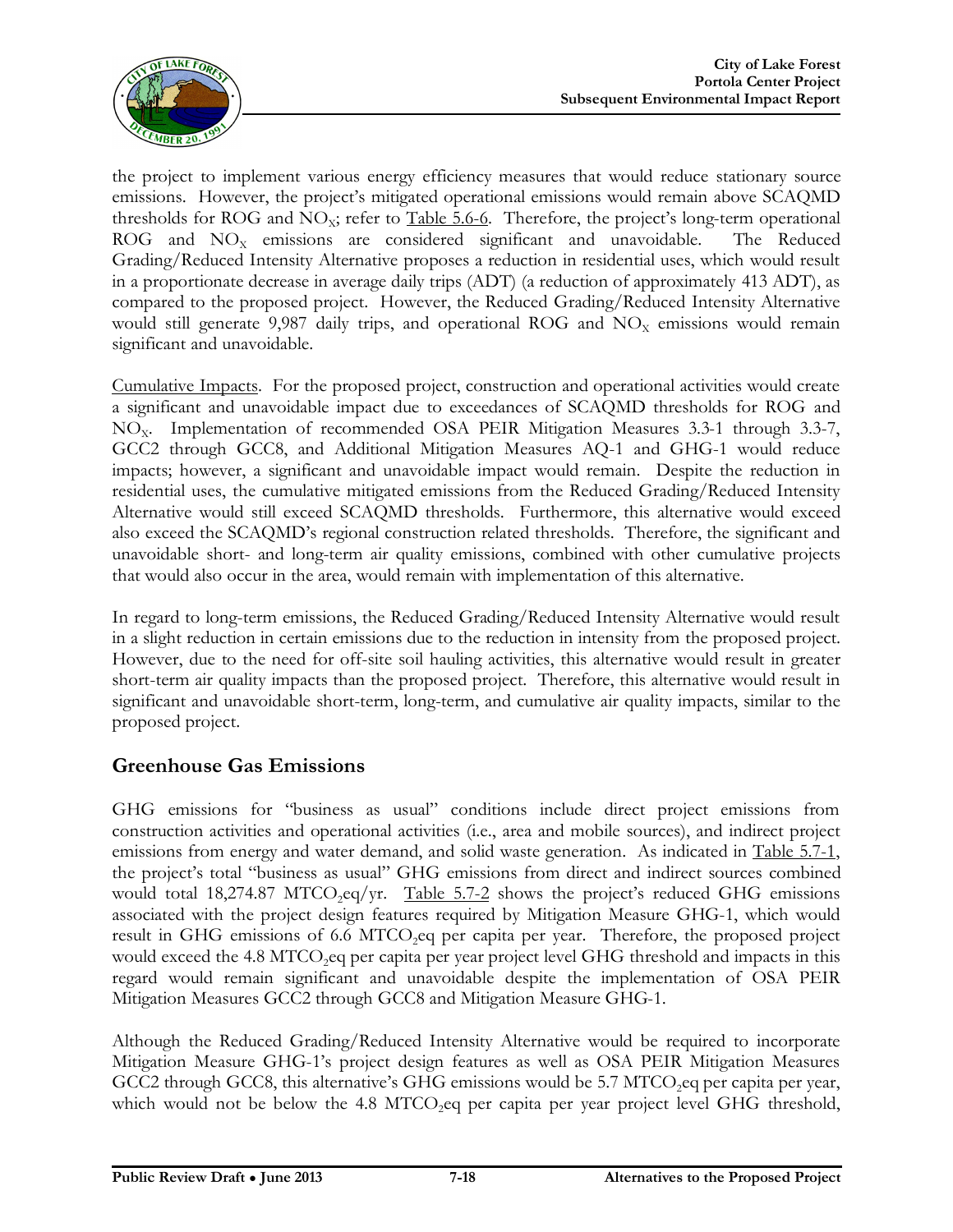

similar to the proposed project. Therefore, as with the proposed project, this alternative would result in significant and unavoidable impacts involving GHG emissions.

The Reduced Grading/Reduced Intensity Alternative would result in a slight reduction in GHG emissions from the proposed project as this alternative would result in a reduction in residential uses. This alternative would generate less overall GHG emissions and implementation of the recommended Mitigation Measures would further reduce these impacts. However, this alternative would result in significant and unavoidable short-term, long-term, and cumulative impacts regarding GHG emissions, similar to the proposed project.

#### **ABILITY TO MEET PROJECT OBJECTIVES**

The Reduced Grading/Reduced Intensity Alternative would attain some, but not all of the project's objectives. As with the proposed project, this alternative would implement the General Plan land use designations established for the property by the Opportunities Study, consisting of a variety of housing types including single-family detached, multi-family, and affordable units, distributed across approximately 146 acres of net development area, including affordable units in a mixed-use site. This alternative does not meet the objective to develop the project site in accordance with the provisions of the Portola Center Development Agreement to ensure the orderly and economically viable build out of the project site. The Development Agreement provides the applicant with a vested right to develop all of the planning areas, including the Portola Northwest Planning Area, consistent with the General Plan and Zoning designations, including a vested right to develop a range of 904 to 930 residential units in a mix of single-family and multi-family units to be determined by the Applicant. Thus, this alternative, which eliminates a planning area and varies from the residential mix of the proposed project, would not be consistent with these provisions of the Development Agreement. This alternative would only partially meet the project's objective of creating a balanced and integrated community by providing linkages to other segments of the City through trail systems, public amenities, and carefully planned residential neighborhoods, as this alternative would result in decreased park uses. Similar to the proposed project, this alternative would implement the funding provisions set forth in the Portola Center Development Agreement which ensure that fees are paid as development proceeds to fund public facilities which provide community- and City-wide benefits. Further, the Reduced Grading/Reduced Intensity Alternative would benefit the entire community by providing adequate public open space (public parks and trail connections to existing regional trails), including the dedication of minimum 5-acre Neighborhood Park to the City, although to a lesser extent than the proposed project (as fewer park acreage is proposed). Lastly, this alternative would ensure adequate internal circulation through street designs consistent with City standards.

## **7.3 "ENVIRONMENTALLY SUPERIOR" ALTERNATIVE**

Table 7-5, *Comparison of Alternatives*, summarizes the comparative analysis presented above (i.e., the alternatives compared to the proposed project). Review of Table 7-5 and the analysis presented above indicates the No Project/No Build Alternative is the environmentally superior alternative, because it would avoid the air quality and GHG impacts associated with development of the